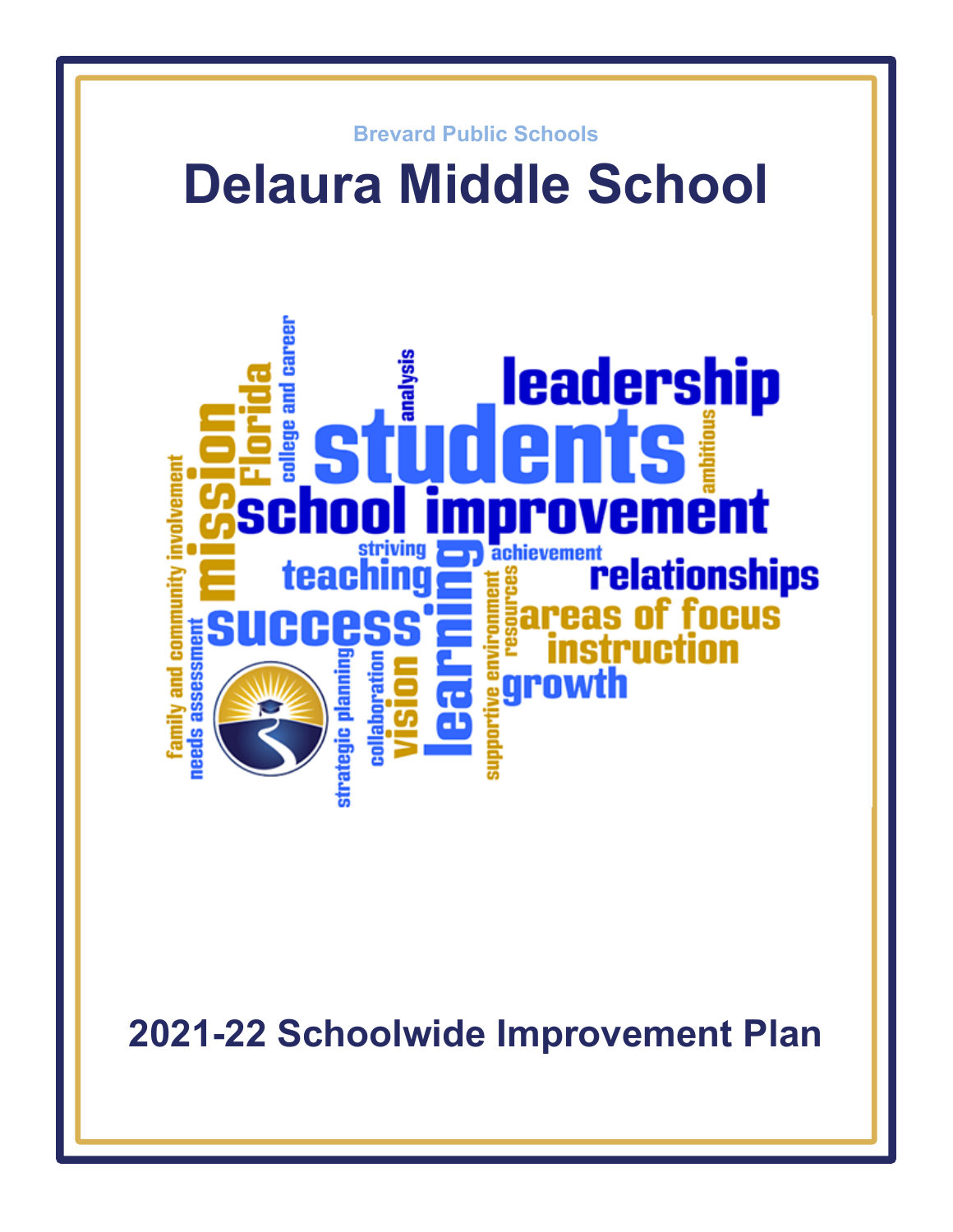# **Table of Contents**

| <b>School Demographics</b>                | 3  |
|-------------------------------------------|----|
| <b>Purpose and Outline of the SIP</b>     | 4  |
| <b>School Information</b>                 | 5  |
| <b>Needs Assessment</b>                   | 8  |
| <b>Planning for Improvement</b>           | 15 |
| <b>Positive Culture &amp; Environment</b> | 19 |
| <b>Budget to Support Goals</b>            | 20 |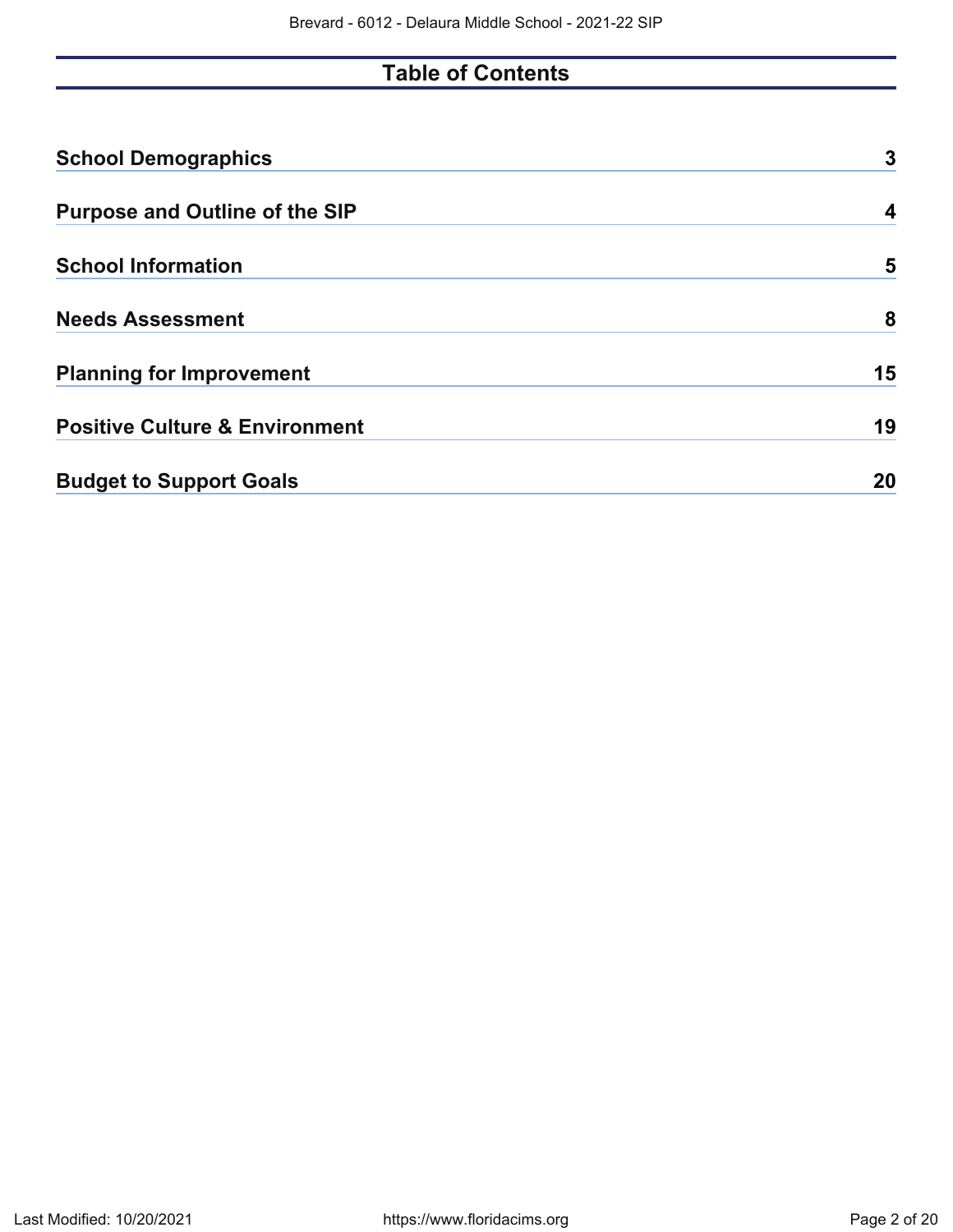Brevard - 6012 - Delaura Middle School - 2021-22 SIP

# **Delaura Middle School**

300 JACKSON AVE, Satellite Beach, FL 32937

http://www.delaura.brevard.k12.fl.us

<span id="page-2-0"></span>**Demographics**

# **Principal: Jeremy Lebrun J** Start Date for this Principal: 7/1/2018

| <b>2019-20 Status</b><br>(per MSID File)                                                                                            | Active                                                                                                                                                                                                                                                                     |
|-------------------------------------------------------------------------------------------------------------------------------------|----------------------------------------------------------------------------------------------------------------------------------------------------------------------------------------------------------------------------------------------------------------------------|
| <b>School Type and Grades Served</b><br>(per MSID File)                                                                             | Middle School<br>$7 - 8$                                                                                                                                                                                                                                                   |
| <b>Primary Service Type</b><br>(per MSID File)                                                                                      | K-12 General Education                                                                                                                                                                                                                                                     |
| 2018-19 Title I School                                                                                                              | <b>No</b>                                                                                                                                                                                                                                                                  |
| 2018-19 Economically<br><b>Disadvantaged (FRL) Rate</b><br>(as reported on Survey 3)                                                | [Data Not Available]                                                                                                                                                                                                                                                       |
| 2018-19 ESSA Subgroups Represented<br>(subgroups with 10 or more students)<br>(subgroups in orange are below the federal threshold) | <b>Asian Students</b><br><b>Black/African American Students</b><br><b>Economically Disadvantaged Students</b><br><b>English Language Learners</b><br><b>Hispanic Students</b><br><b>Multiracial Students</b><br><b>Students With Disabilities</b><br><b>White Students</b> |
| <b>School Grades History</b>                                                                                                        | 2018-19: A (76%)<br>2017-18: A (73%)<br>2016-17: A (74%)<br>2015-16: A (68%)                                                                                                                                                                                               |
| 2019-20 School Improvement (SI) Information*                                                                                        |                                                                                                                                                                                                                                                                            |
| <b>SI Region</b>                                                                                                                    | Northeast                                                                                                                                                                                                                                                                  |
| <b>Regional Executive Director</b>                                                                                                  | <b>Dustin Sims</b>                                                                                                                                                                                                                                                         |
| <b>Turnaround Option/Cycle</b>                                                                                                      | N/A                                                                                                                                                                                                                                                                        |
| Year                                                                                                                                |                                                                                                                                                                                                                                                                            |
| <b>Support Tier</b>                                                                                                                 |                                                                                                                                                                                                                                                                            |
| <b>ESSA Status</b>                                                                                                                  | [not available]                                                                                                                                                                                                                                                            |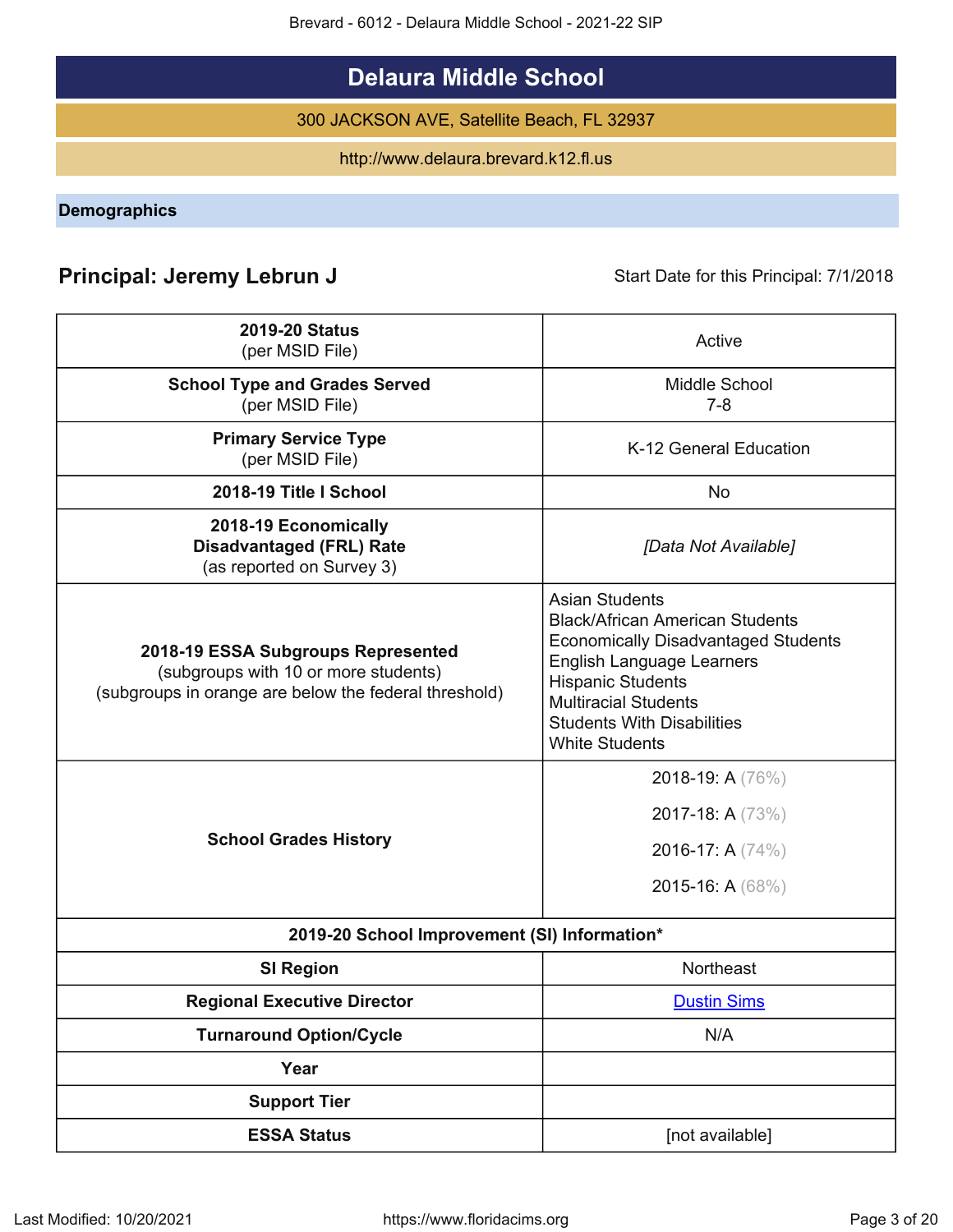\* As defined under Rule 6A-1.099811, Florida Administrative Code. For more information, [click here.](/downloads?category=da-forms)

### **School Board Approval**

This plan is pending approval by the Brevard County School Board.

### **SIP Authority**

Section 1001.42(18), Florida Statutes, requires district school boards to annually approve and require implementation of a Schoolwide Improvement Plan (SIP) for each school in the district that has a school grade of D or F. This plan is also a requirement for Targeted Support and Improvement (TS&I) and Comprehensive Support and Improvement (CS&I) schools pursuant to 1008.33 F.S. and the Every Student Succeeds Act (ESSA).

To be designated as TS&I, a school must have one or more ESSA subgroup(s) with a Federal Index below 41%. This plan shall be approved by the district. There are three ways a school can be designated as CS&I:

- 1. have a school grade of D or F
- 2. have a graduation rate of 67% or lower
- 3. have an overall Federal Index below 41%.

For these schools, the SIP shall be approved by the district as well as the Bureau of School Improvement.

The Florida Department of Education (FDOE) SIP template meets all statutory and rule requirements for traditional public schools and incorporates all components required for schools receiving Title I funds. This template is required by State Board of Education Rule 6A-1.099811, Florida Administrative Code, for all noncharter schools with a current grade of D or F, or a graduation rate 67% or less. Districts may opt to require a SIP using a template of its choosing for schools that do not fit the aforementioned conditions. This document was prepared by school and district leadership using the FDOE's school improvement planning web application located at [www.floridacims.org.](https://www.floridacims.org)

### <span id="page-3-0"></span>**Purpose and Outline of the SIP**

The SIP is intended to be the primary artifact used by every school with stakeholders to review data, set goals, create an action plan and monitor progress. The Florida Department of Education encourages schools to use the SIP as a "living document" by continually updating, refining and using the plan to guide their work throughout the year. This printed version represents the SIP as of the "Date Modified" listed in the footer.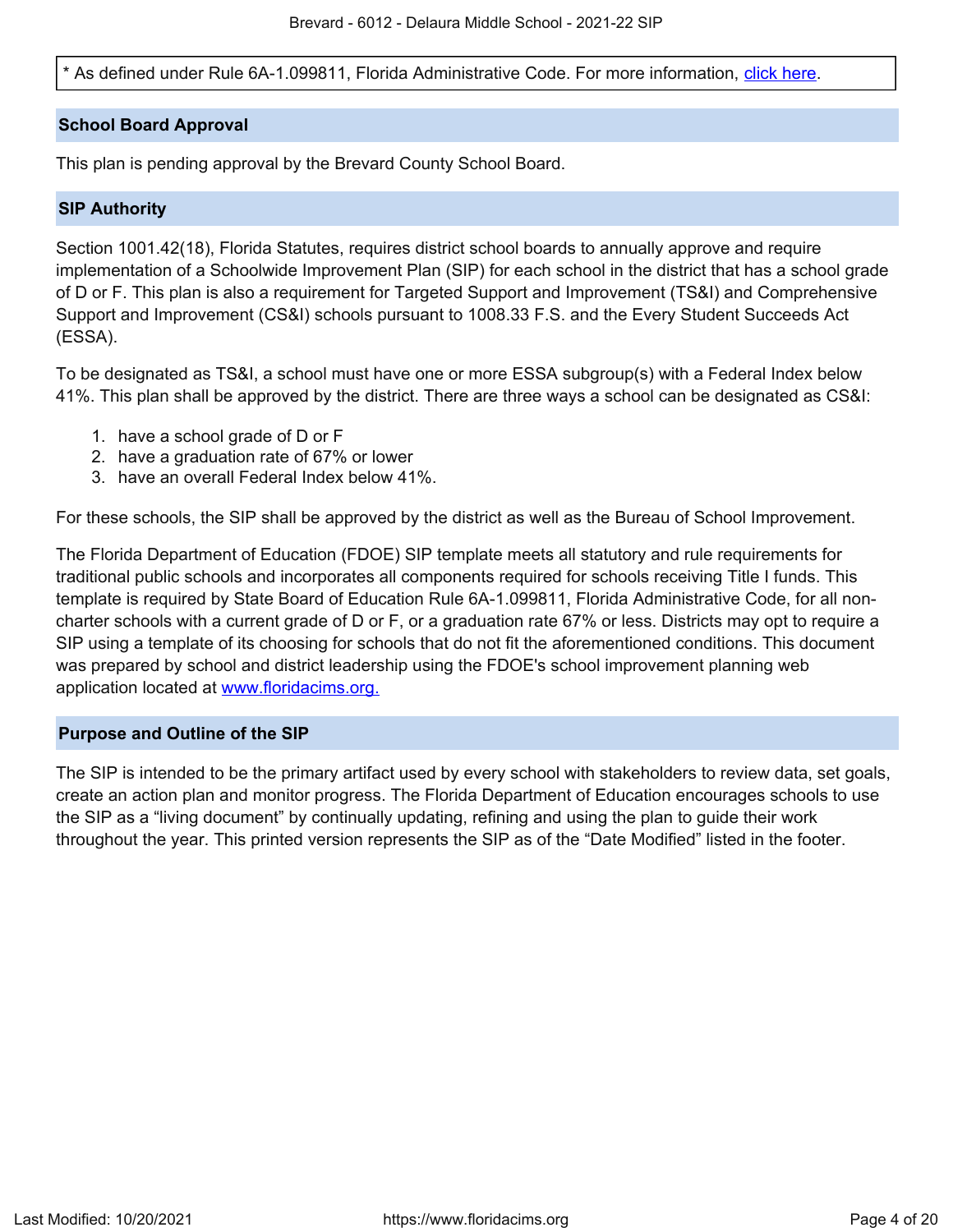## **Part I: School Information**

### <span id="page-4-0"></span>**School Mission and Vision**

### **Provide the school's mission statement.**

To provide a positive school environment where students may develop their individual skills and talents and prepare for their future endeavors in high school and beyond. Our school culture will foster security, responsibility, respect, and achievement for all.

### **Provide the school's vision statement.**

To provide a quality education in a friendly and supportive atmosphere.

### **School Leadership Team**

### **Membership**

Identify the name, email address, position title, and job duties/responsibilities for each member of the school leadership team.**:**

| <b>Name</b>       | <b>Title</b>           | <b>Job Duties and</b><br><b>Responsibilities</b> |                                                                                                                                                                                                                                                                                                                           |
|-------------------|------------------------|--------------------------------------------------|---------------------------------------------------------------------------------------------------------------------------------------------------------------------------------------------------------------------------------------------------------------------------------------------------------------------------|
| Lebrun,<br>Jeremy | Principal              |                                                  | Oversee all curriculum, facilities, security and school related<br>operations for DeLaura Middle School. Primary instructional<br>leader of the building focused on faculty Professional<br>development, student achievement and community building.                                                                      |
| Barna,<br>Laura   | Assistant<br>Principal |                                                  | Oversee all aspects of curriculum, instructional resources, FTE,<br>academic departments and student scheduling. Provide faculty<br>with professional development and connect district resources<br>teachers to our school.                                                                                               |
| Evans,<br>Amy     | Assistant<br>Principal |                                                  | Primarily responsible for student discipline process, facility<br>operations, business partners and student activities. Other<br>areas of focus include MTSS coordinator, business partner<br>liaison, facilities responsibilities, security/drill management,<br>FOCUS school leader and student recognition activities. |

### **Demographic Information**

### **Principal start date**

Sunday 7/1/2018, Jeremy Lebrun J

**Number of teachers with a 2019 3-year aggregate or a 1-year Algebra state VAM rating of Highly Effective.** *Note: For UniSIG Supplemental Teacher Allocation, teachers must have at least 10 student assessments.*

4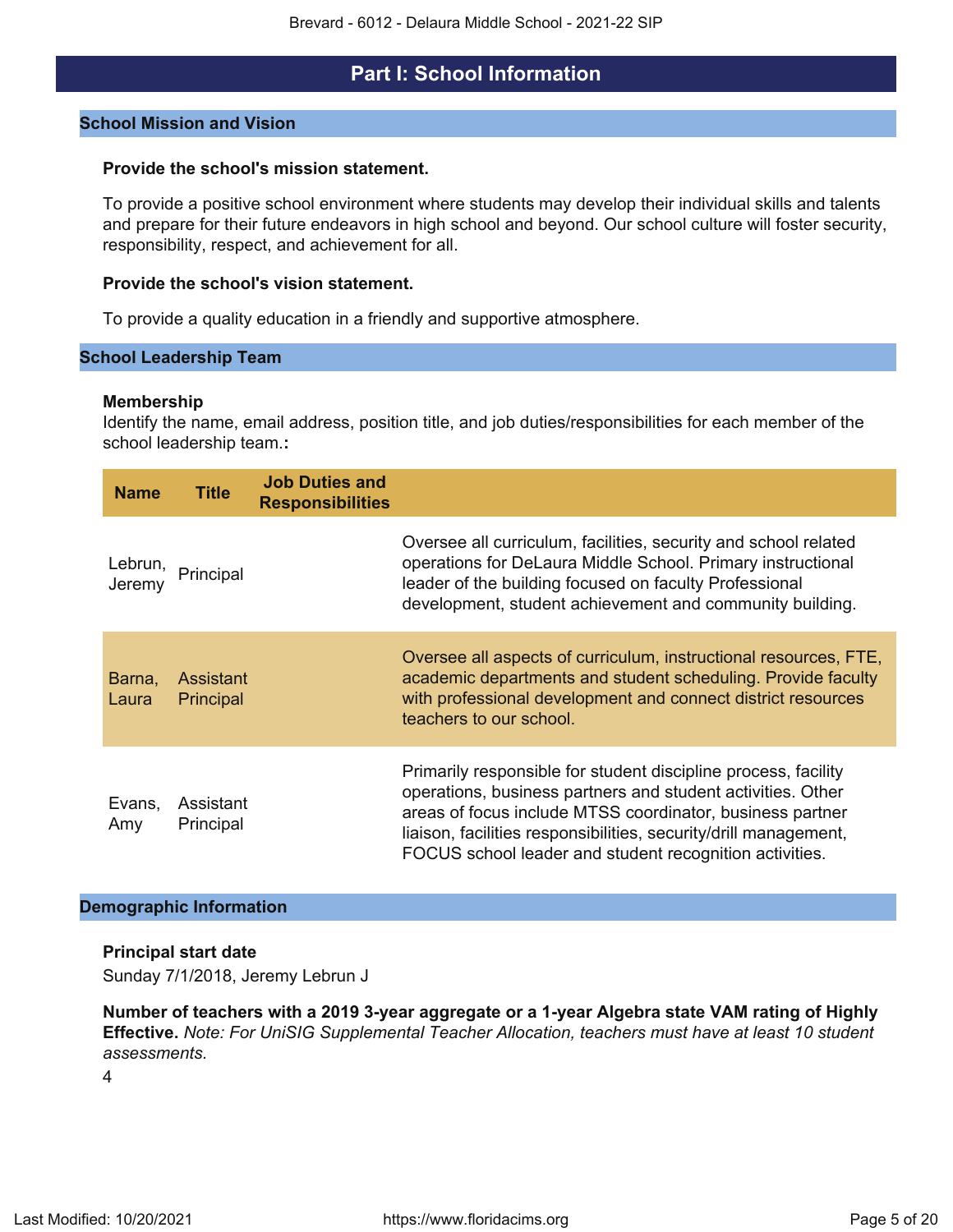**Number of teachers with a 2019 3-year aggregate or a 1-year Algebra state VAM rating of Effective.** *Note: For UniSIG Supplemental Teacher Allocation, teachers must have at least 10 student assessments.*

11

**Total number of teacher positions allocated to the school** 51

**Total number of students enrolled at the school** 848

**Identify the number of instructional staff who left the school during the 2020-21 school year.** 4

**Identify the number of instructional staff who joined the school during the 2021-22 school year.** 6

**Demographic Data**

### **Early Warning Systems**

### **2021-22**

**The number of students by grade level that exhibit each early warning indicator listed:**

| <b>Indicator</b>                                            |              |              |              |               |           |              |                | <b>Grade Level</b>   |                 |          |          |              |          | Total |
|-------------------------------------------------------------|--------------|--------------|--------------|---------------|-----------|--------------|----------------|----------------------|-----------------|----------|----------|--------------|----------|-------|
|                                                             |              |              |              | K 1 2 3 4 5 6 |           |              |                | $\blacktriangledown$ | 8 <sup>°</sup>  |          | 9 10 11  |              | 12       |       |
| Number of students enrolled                                 | <sup>0</sup> | $\Omega$     | 0            | 0             | $\Omega$  | $\Omega$     | $\Omega$       | 434                  | 414 0           |          | $\Omega$ | 0            | $\Omega$ | 848   |
| Attendance below 90 percent                                 | $\Omega$     | $\Omega$     | $\Omega$     | $\Omega$      | $\Omega$  | $\Omega$     | $\overline{0}$ | 45                   | 50              | $\Omega$ | $\Omega$ | $\Omega$     | $\Omega$ | 95    |
| One or more suspensions                                     | 0            | $\Omega$     | $\Omega$     | $\Omega$      | $\Omega$  |              | 0 <sub>0</sub> | 5                    | 4               | $\Omega$ | $\Omega$ | 0            | 0        | 9     |
| Course failure in ELA                                       | $\Omega$     | $\Omega$     | $\Omega$     | $\Omega$      | $\Omega$  |              | 0 <sub>0</sub> | 2                    | 12 <sup>2</sup> | $\Omega$ | $\Omega$ | $\Omega$     | $\Omega$ | 14    |
| Course failure in Math                                      | 0            | $\Omega$     | 0            | 0             | $\Omega$  | $\Omega$     | $\Omega$       | 4                    | 24              | $\Omega$ | $\Omega$ | 0            | $\Omega$ | 28    |
| Level 1 on 2019 statewide FSA ELA<br>assessment             | $\Omega$     | $\Omega$     | $\Omega$     | $\Omega$      | $0\,0\,0$ |              |                | $\Omega$             | $\Omega$        | $\Omega$ | $\Omega$ | $\bullet$    | - 0      |       |
| Level 1 on 2019 statewide FSA Math<br>assessment            | 0            | $\Omega$     | $\Omega$     | $\Omega$      | $\Omega$  | $\Omega$     | $\Omega$       | $\Omega$             | $\Omega$        | $\Omega$ | $\Omega$ | <sup>0</sup> | - 0      |       |
| Number of students with a substantial reading<br>deficiency | $\Omega$     |              |              | 000000        |           |              |                | $\overline{0}$       | $\overline{0}$  | $\Omega$ | - 0      | $\Omega$     | - 0      |       |
| LEVEL 1 ON 2021 FSA ELA                                     | <sup>0</sup> | <sup>0</sup> | <sup>0</sup> | <sup>0</sup>  | $\Omega$  | $\Omega$     | $\overline{0}$ | 13                   | 34              | 0        | $\Omega$ | $\Omega$     | 0        | 47    |
| LEVEL 1 ON 2021 FSA MATH                                    |              |              |              |               |           | $\mathbf{U}$ | $\Omega$       | 17                   | 33              | $\Omega$ | O        | O            | $\Omega$ | 50    |

### **The number of students with two or more early warning indicators:**

| Indicator                            |  |  |  | <b>Grade Level</b> |  |  |                              |       |
|--------------------------------------|--|--|--|--------------------|--|--|------------------------------|-------|
|                                      |  |  |  |                    |  |  | K 1 2 3 4 5 6 7 8 9 10 11 12 | Total |
| Students with two or more indicators |  |  |  |                    |  |  | 0 0 0 0 0 0 0 0 0 0 0 0 0    |       |

**The number of students identified as retainees:**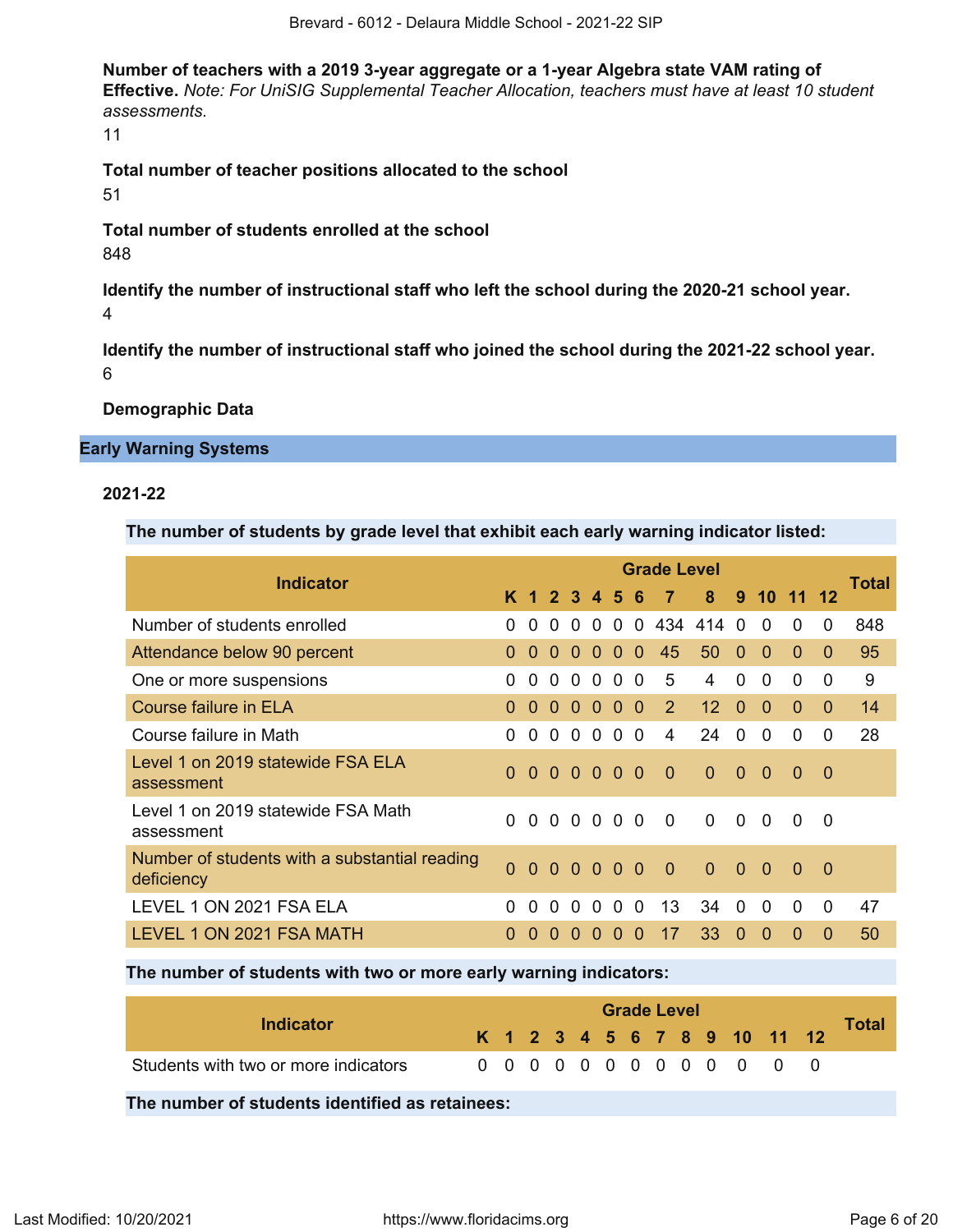|                                        |  |  |  | <b>Grade Level</b> |  |  |                              |              |
|----------------------------------------|--|--|--|--------------------|--|--|------------------------------|--------------|
| Indicator                              |  |  |  |                    |  |  | K 1 2 3 4 5 6 7 8 9 10 11 12 | <b>Total</b> |
| <b>Retained Students: Current Year</b> |  |  |  |                    |  |  | 0 0 0 0 0 0 0 4 3 0 0 0 0    |              |
| Students retained two or more times    |  |  |  |                    |  |  | 0 0 0 0 0 0 0 1 3 0 0 0 0    |              |

### **Date this data was collected or last updated**

Tuesday 9/14/2021

## **2020-21 - As Reported**

## **The number of students by grade level that exhibit each early warning indicator:**

| <b>Indicator</b>                          |              |                |               |                |          |                          |          | <b>Grade Level</b> |                 |                |                |          |          |              |
|-------------------------------------------|--------------|----------------|---------------|----------------|----------|--------------------------|----------|--------------------|-----------------|----------------|----------------|----------|----------|--------------|
|                                           |              |                | K 1 2 3 4 5 6 |                |          |                          |          | $\blacksquare$     | 8               |                | 9 10 11 12     |          |          | <b>Total</b> |
| Number of students enrolled               |              | $\overline{0}$ | $\Omega$      | $\overline{0}$ |          |                          |          |                    | 0 0 0 384 417 0 |                | $\Omega$       | $\Omega$ | $\Omega$ | 801          |
| Attendance below 90 percent               | 0            |                | 000000        |                |          |                          |          |                    | 24 24 0         |                | - 0            | $\Omega$ | -0       | 48           |
| One or more suspensions                   | 0            | $\Omega$       | $\Omega$      |                |          | $0\quad 0\quad 0\quad 0$ |          | 15                 | 26              | $\overline{0}$ | $\Omega$       | $\Omega$ | $\Omega$ | 41           |
| Course failure in ELA                     | 0            | $\Omega$       | $\Omega$      |                |          | $0000$                   |          | $\overline{2}$     | 10 <sup>1</sup> | $\sim 0$       | $\overline{0}$ | $\Omega$ | -0       | 12           |
| Course failure in Math                    | 0            | $\Omega$       | $\Omega$      |                |          | $0\quad 0\quad 0\quad 0$ |          | $\overline{2}$     | 4               | $\overline{0}$ | $\Omega$       | $\Omega$ | 0        | 6            |
| Level 1 on 2019 statewide ELA assessment  | $\Omega$     | $\Omega$       | $\Omega$      | $\Omega$       | $\Omega$ | $\Omega$                 | $\Omega$ | 24                 | 24              | - 0            | $\Omega$       | $\Omega$ | -0       | 48           |
| Level 1 on 2019 statewide Math assessment | <sup>0</sup> |                |               |                |          | Ω                        | 0        | 20                 | 20              | $\Omega$       | n              | $\Omega$ | 0        | 40           |

## **The number of students with two or more early warning indicators:**

| Indicator                            |  |  |  | <b>Grade Level</b> |  |                              |                             |              |
|--------------------------------------|--|--|--|--------------------|--|------------------------------|-----------------------------|--------------|
|                                      |  |  |  |                    |  | K 1 2 3 4 5 6 7 8 9 10 11 12 |                             | <b>Total</b> |
| Students with two or more indicators |  |  |  |                    |  |                              | 0 0 0 0 0 0 0 18 20 0 0 0 0 | - 38         |

## **The number of students identified as retainees:**

|                                        | <b>Grade Level</b> |  |  |  |  |  |  |  |  |  |                              |  |       |  |  |
|----------------------------------------|--------------------|--|--|--|--|--|--|--|--|--|------------------------------|--|-------|--|--|
| Indicator                              |                    |  |  |  |  |  |  |  |  |  | K 1 2 3 4 5 6 7 8 9 10 11 12 |  | Total |  |  |
| <b>Retained Students: Current Year</b> |                    |  |  |  |  |  |  |  |  |  | 0 0 0 0 0 0 0 6 4 0 0 0 0 0  |  |       |  |  |
| Students retained two or more times    |                    |  |  |  |  |  |  |  |  |  | 0000000120000                |  |       |  |  |

## **2020-21 - Updated**

**The number of students by grade level that exhibit each early warning indicator:**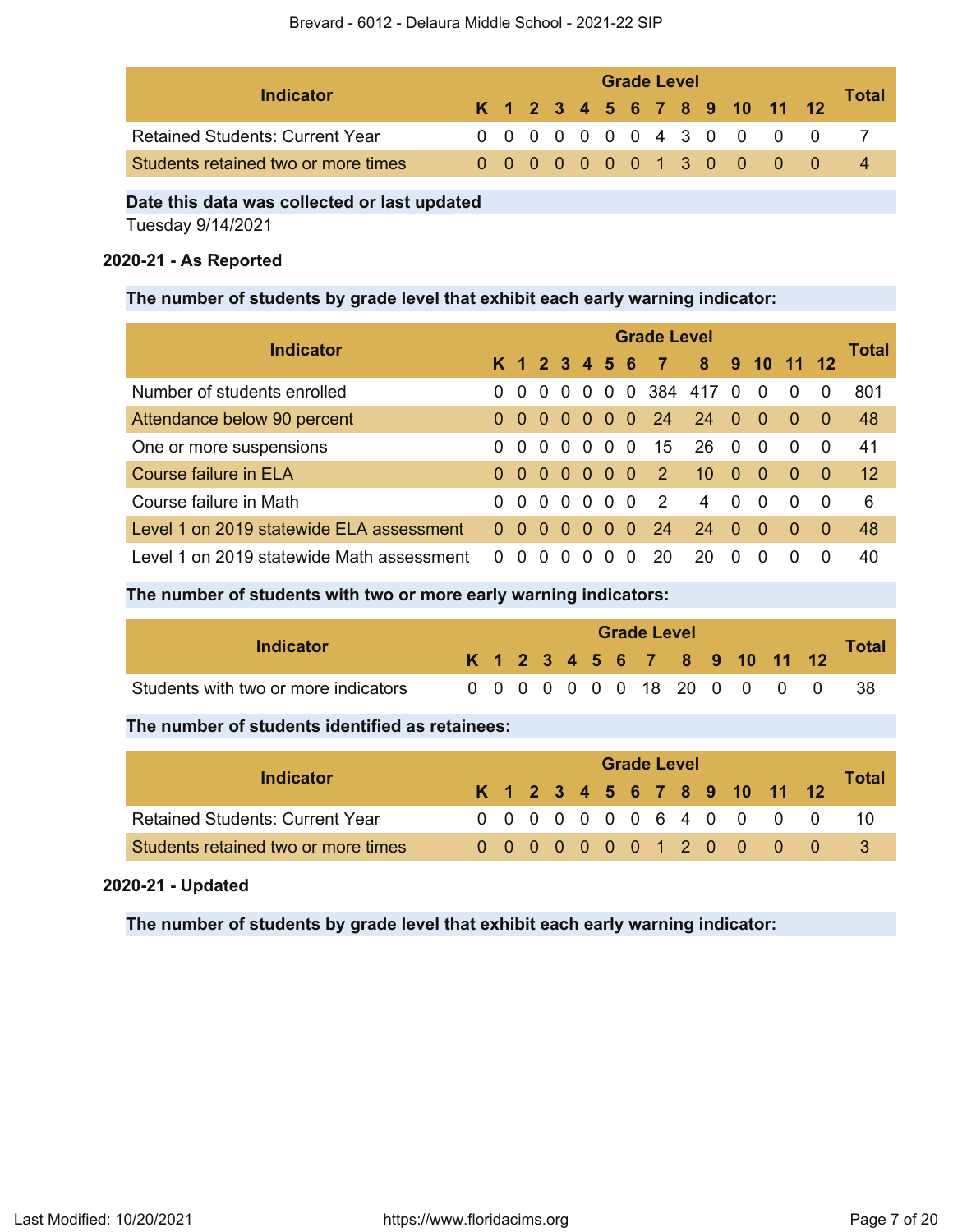| <b>Indicator</b>                          |          |          |                                        |          |                            |                          |          | <b>Grade Level</b> |                 |                |                |          |          | Total |
|-------------------------------------------|----------|----------|----------------------------------------|----------|----------------------------|--------------------------|----------|--------------------|-----------------|----------------|----------------|----------|----------|-------|
|                                           |          |          | K 1 2 3 4 5 6                          |          |                            |                          |          | $\blacksquare$     | 8 <sup>1</sup>  |                | 9 10 11 12     |          |          |       |
| Number of students enrolled               | 0        | $\Omega$ | $\Omega$                               | $\Omega$ | $\overline{\phantom{0}}$ 0 |                          |          |                    | 0 0 384 417 0   |                | $\overline{0}$ | $\Omega$ | $\Omega$ | 801   |
| Attendance below 90 percent               | 0        |          | $0\quad 0\quad 0\quad 0\quad 0\quad 0$ |          |                            |                          |          | 24                 | $24\quad0$      |                | - 0            | $\Omega$ | -0       | 48    |
| One or more suspensions                   | 0        | $\Omega$ | $\Omega$                               |          |                            | $0\quad 0\quad 0\quad 0$ |          | 15                 | - 26            | $\overline{0}$ | $\Omega$       | $\Omega$ | $\Omega$ | 41    |
| Course failure in ELA                     | $\Omega$ | $\Omega$ | $\sim$ 0 $\sim$                        |          |                            | $0000$                   |          | $\overline{2}$     | 10 <sup>°</sup> | $\sim 0$       | $\Omega$       | $\Omega$ | -0       | 12    |
| Course failure in Math                    | 0        | $\Omega$ |                                        |          |                            | 00000                    |          | 2                  | 4               | $\Omega$       | $\Omega$       | $\Omega$ | 0        | 6     |
| Level 1 on 2019 statewide ELA assessment  | $\Omega$ | -0       | $\Omega$                               | $\Omega$ | - 0                        | $\Omega$                 | $\Omega$ | 24                 | 24              | - 0            | - 0            | $\Omega$ | $\Omega$ | 48    |
| Level 1 on 2019 statewide Math assessment | $\Omega$ |          |                                        |          |                            | 0                        | 0        | 20                 | 20              | <sup>0</sup>   |                | $\Omega$ | $\Omega$ | 40    |

### **The number of students with two or more early warning indicators:**

| Indicator                            |  |  |  | <b>Grade Level</b> |  |                              |                             | <b>Total</b> |
|--------------------------------------|--|--|--|--------------------|--|------------------------------|-----------------------------|--------------|
|                                      |  |  |  |                    |  | K 1 2 3 4 5 6 7 8 9 10 11 12 |                             |              |
| Students with two or more indicators |  |  |  |                    |  |                              | 0 0 0 0 0 0 0 18 20 0 0 0 0 | - 38         |

### **The number of students identified as retainees:**

| Indicator                              |  |  |  | <b>Grade Level</b> |  |  |                              |              |
|----------------------------------------|--|--|--|--------------------|--|--|------------------------------|--------------|
|                                        |  |  |  |                    |  |  | K 1 2 3 4 5 6 7 8 9 10 11 12 | <b>Total</b> |
| <b>Retained Students: Current Year</b> |  |  |  |                    |  |  | 0 0 0 0 0 0 0 6 4 0 0 0 0 0  |              |
| Students retained two or more times    |  |  |  |                    |  |  | 0000000120000                |              |

## **Part II: Needs Assessment/Analysis**

### <span id="page-7-0"></span>**School Data Review**

Please note that the district and state averages shown here represent the averages for similar school types (elementary, middle, high school, or combination schools).

| <b>School Grade Component</b>     |               | 2021           |        | 2019                  |     |     | 2018           |     |
|-----------------------------------|---------------|----------------|--------|-----------------------|-----|-----|----------------|-----|
|                                   | <b>School</b> | District State | School | District State School |     |     | District State |     |
| <b>ELA Achievement</b>            | 70%           |                | 80%    | 59%                   | 54% | 77% | 59%            | 53% |
| <b>ELA Learning Gains</b>         | 56%           |                | 64%    | 56%                   | 54% | 59% | 52%            | 54% |
| <b>ELA Lowest 25th Percentile</b> | 41%           |                | 66%    | 48%                   | 47% | 52% | 45%            | 47% |
| Math Achievement                  | 73%           |                | 91%    | 66%                   | 58% | 88% | 65%            | 58% |
| <b>Math Learning Gains</b>        | 49%           |                | 69%    | 55%                   | 57% | 64% | 56%            | 57% |
| Math Lowest 25th Percentile       | 42%           |                | 73%    | 45%                   | 51% | 74% | 47%            | 51% |
| Science Achievement               | 65%           |                | 69%    | 52%                   | 51% | 70% | 54%            | 52% |
| Social Studies Achievement        | 89%           |                | 93%    | 75%                   | 72% | 88% | 72%            | 72% |

### **Grade Level Data Review - State Assessments**

**NOTE: This data is raw data and includes ALL students who tested at the school. This is not school grade data.**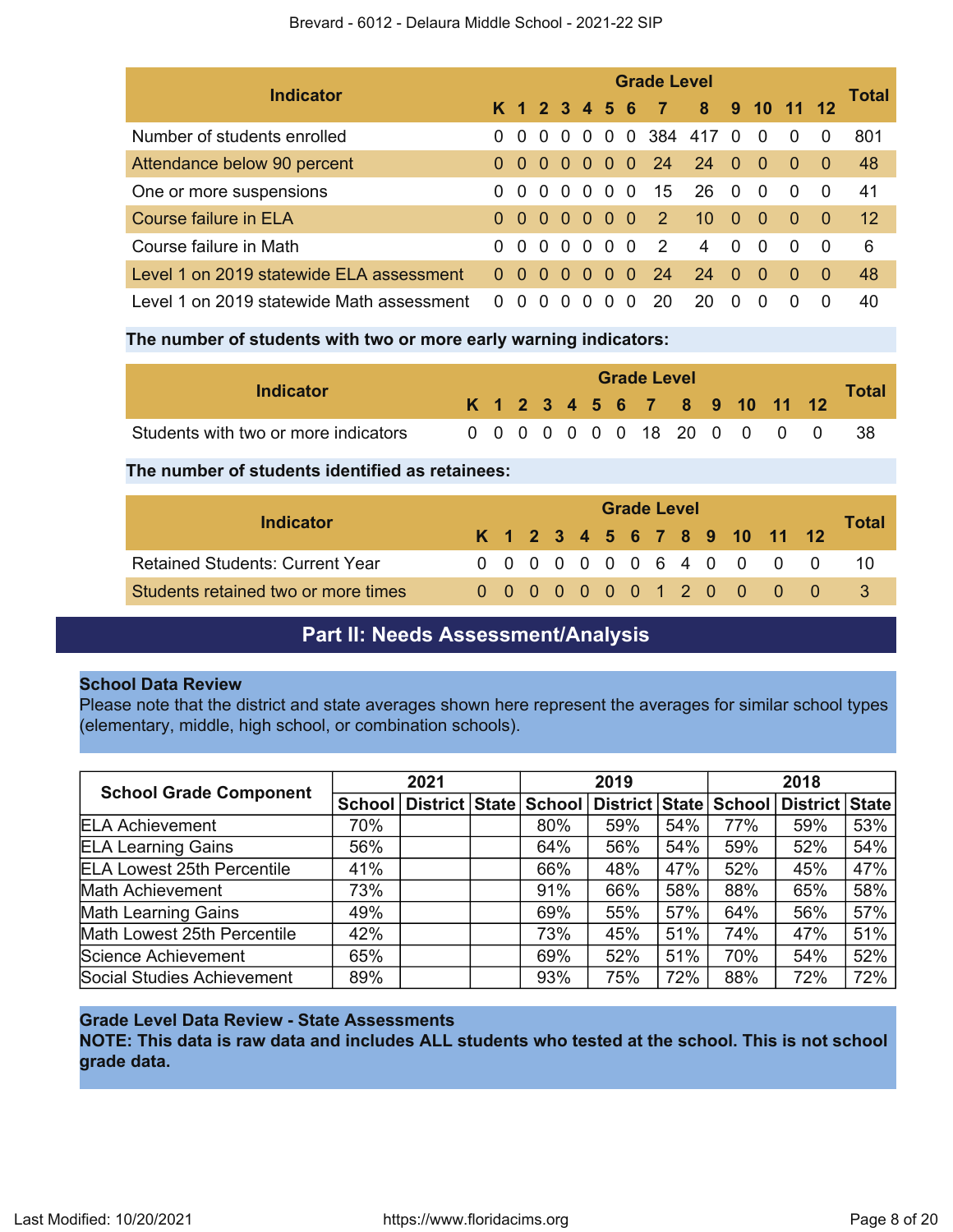|                          |      |               | <b>ELA</b>      |                                          |              |                                              |
|--------------------------|------|---------------|-----------------|------------------------------------------|--------------|----------------------------------------------|
| Grade                    | Year | <b>School</b> | <b>District</b> | School-<br><b>District</b><br>Comparison | <b>State</b> | School-<br><b>State</b><br><b>Comparison</b> |
| 07                       | 2021 |               |                 |                                          |              |                                              |
|                          | 2019 | 77%           | 58%             | 19%                                      | 52%          | 25%                                          |
| <b>Cohort Comparison</b> |      |               |                 |                                          |              |                                              |
| 08                       | 2021 |               |                 |                                          |              |                                              |
|                          | 2019 | 80%           | 63%             | 17%                                      | 56%          | 24%                                          |
| <b>Cohort Comparison</b> |      | $-77%$        |                 |                                          |              |                                              |

|                          |      |               | <b>MATH</b>     |                                          |              |                                              |
|--------------------------|------|---------------|-----------------|------------------------------------------|--------------|----------------------------------------------|
| <b>Grade</b>             | Year | <b>School</b> | <b>District</b> | School-<br><b>District</b><br>Comparison | <b>State</b> | School-<br><b>State</b><br><b>Comparison</b> |
| 07                       | 2021 |               |                 |                                          |              |                                              |
|                          | 2019 | 87%           | 62%             | 25%                                      | 54%          | 33%                                          |
| <b>Cohort Comparison</b> |      |               |                 |                                          |              |                                              |
| 08                       | 2021 |               |                 |                                          |              |                                              |
|                          | 2019 | 82%           | 43%             | 39%                                      | 46%          | 36%                                          |
| <b>Cohort Comparison</b> |      | $-87%$        |                 |                                          |              |                                              |

|                          |      |               | <b>SCIENCE</b>  |                                                 |              |                                              |
|--------------------------|------|---------------|-----------------|-------------------------------------------------|--------------|----------------------------------------------|
| Grade                    | Year | <b>School</b> | <b>District</b> | School-<br><b>District</b><br><b>Comparison</b> | <b>State</b> | School-<br><b>State</b><br><b>Comparison</b> |
| 08                       | 2021 |               |                 |                                                 |              |                                              |
|                          | 2019 | 68%           | 53%             | 15%                                             | 48%          | 20%                                          |
| <b>Cohort Comparison</b> |      |               |                 |                                                 |              |                                              |

|      |               |                 | <b>BIOLOGY EOC</b>                               |              |                                               |
|------|---------------|-----------------|--------------------------------------------------|--------------|-----------------------------------------------|
| Year | <b>School</b> | <b>District</b> | <b>School</b><br><b>Minus</b><br><b>District</b> | <b>State</b> | <b>School</b><br><b>Minus</b><br><b>State</b> |
| 2021 |               |                 |                                                  |              |                                               |
| 2019 |               |                 |                                                  |              |                                               |
|      |               |                 | <b>CIVICS EOC</b>                                |              |                                               |
| Year | <b>School</b> | <b>District</b> | <b>School</b><br><b>Minus</b><br><b>District</b> | <b>State</b> | <b>School</b><br><b>Minus</b><br><b>State</b> |
| 2021 |               |                 |                                                  |              |                                               |
| 2019 | 93%           | 74%             | 19%                                              | 71%          | 22%                                           |
|      |               |                 | <b>HISTORY EOC</b>                               |              |                                               |
| Year | <b>School</b> | <b>District</b> | <b>School</b><br><b>Minus</b><br><b>District</b> | <b>State</b> | <b>School</b><br><b>Minus</b><br><b>State</b> |
| 2021 |               |                 |                                                  |              |                                               |
| 2019 |               |                 |                                                  |              |                                               |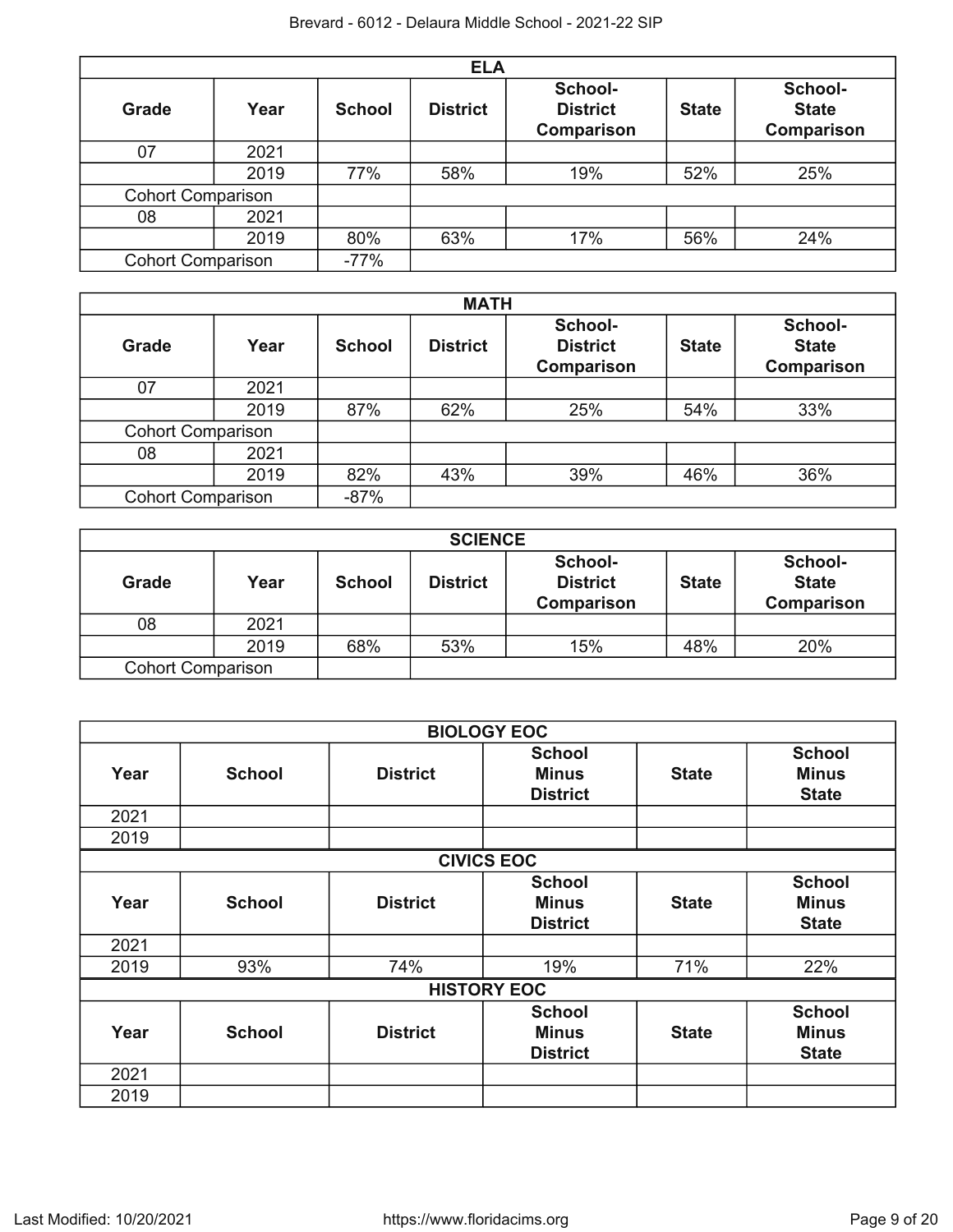|      |               |                 | <b>ALGEBRA EOC</b>                               |              |                                               |
|------|---------------|-----------------|--------------------------------------------------|--------------|-----------------------------------------------|
| Year | <b>School</b> | <b>District</b> | <b>School</b><br><b>Minus</b><br><b>District</b> | <b>State</b> | <b>School</b><br><b>Minus</b><br><b>State</b> |
| 2021 |               |                 |                                                  |              |                                               |
| 2019 | 98%           | 61%             | 37%                                              | 61%          | 37%                                           |
|      |               |                 | <b>GEOMETRY EOC</b>                              |              |                                               |
| Year | <b>School</b> | <b>District</b> | <b>School</b><br><b>Minus</b><br><b>District</b> | <b>State</b> | <b>School</b><br><b>Minus</b><br><b>State</b> |
| 2021 |               |                 |                                                  |              |                                               |
| 2019 | 98%           | 60%             | 38%                                              | 57%          | 41%                                           |

## **Grade Level Data Review - Progress Monitoring Assessments**

**Provide the progress monitoring tool(s) by grade level used to compile the below data.**

Math - NWEA Map Test

ELA - Reading Inventory

|                                        |                                             | <b>Grade 7</b> |           |               |
|----------------------------------------|---------------------------------------------|----------------|-----------|---------------|
|                                        | Number/%<br>Proficiency                     | Fall           | Winter    | <b>Spring</b> |
|                                        | <b>All Students</b>                         | 58             | 61        | 59            |
| <b>English Language</b><br><b>Arts</b> | Economically<br>Disadvantaged               | 39             | 37        | 39            |
|                                        | <b>Students With</b><br><b>Disabilities</b> | 30             | 20        | 22            |
|                                        | English Language<br>Learners                | 0              | $\pmb{0}$ | 33            |
|                                        | Number/%<br>Proficiency                     | Fall           | Winter    | <b>Spring</b> |
|                                        | <b>All Students</b>                         | 78.5           | 78.5      | 74.7          |
| <b>Mathematics</b>                     | Economically<br>Disadvantaged               | <b>NA</b>      | <b>NA</b> | <b>NA</b>     |
|                                        | <b>Students With</b><br><b>Disabilities</b> | <b>NA</b>      | <b>NA</b> | <b>NA</b>     |
|                                        | English Language<br>Learners                | <b>NA</b>      | <b>NA</b> | <b>NA</b>     |
|                                        | Number/%<br>Proficiency                     | Fall           | Winter    | <b>Spring</b> |
|                                        | <b>All Students</b>                         | <b>NA</b>      | <b>NA</b> | <b>NA</b>     |
| <b>Civics</b>                          | Economically<br>Disadvantaged               | <b>NA</b>      | <b>NA</b> | <b>NA</b>     |
|                                        | <b>Students With</b><br><b>Disabilities</b> | <b>NA</b>      | <b>NA</b> | <b>NA</b>     |
|                                        | English Language<br>Learners                | <b>NA</b>      | <b>NA</b> | <b>NA</b>     |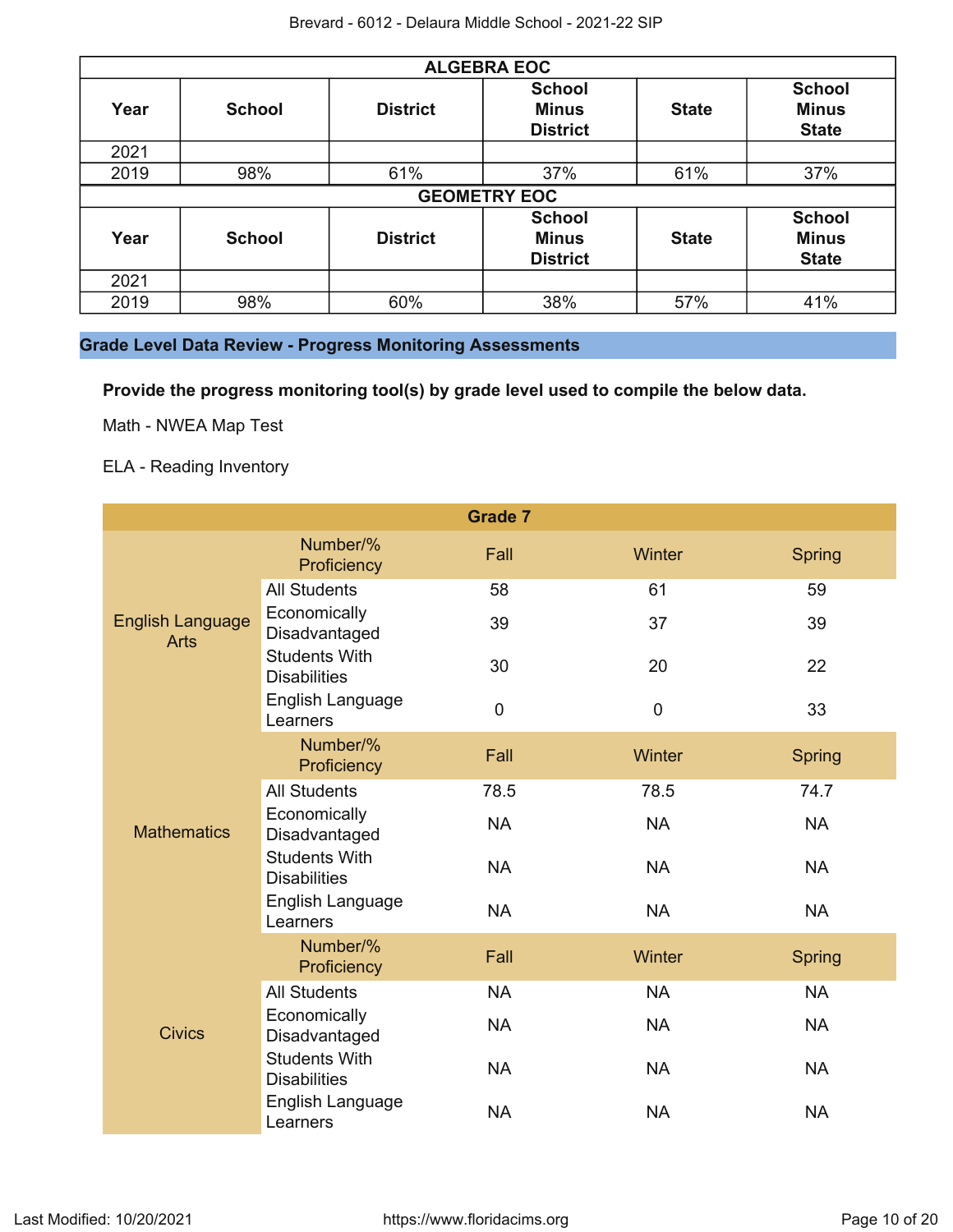|                                        |                                             | <b>Grade 8</b> |           |               |
|----------------------------------------|---------------------------------------------|----------------|-----------|---------------|
|                                        | Number/%<br>Proficiency                     | Fall           | Winter    | <b>Spring</b> |
|                                        | <b>All Students</b>                         | 64             | 66        | 60            |
| <b>English Language</b><br><b>Arts</b> | Economically<br>Disadvantaged               | 45             | 51        | 39            |
|                                        | <b>Students With</b><br><b>Disabilities</b> | 31             | 24        | 26            |
|                                        | English Language<br>Learners                | 20             | 20        | $\mathbf 0$   |
|                                        | Number/%<br>Proficiency                     | Fall           | Winter    | <b>Spring</b> |
|                                        | <b>All Students</b>                         | 68.7           | 45        | 28.8          |
| <b>Mathematics</b>                     | Economically<br>Disadvantaged               | <b>NA</b>      | <b>NA</b> | <b>NA</b>     |
|                                        | <b>Students With</b><br><b>Disabilities</b> | <b>NA</b>      | <b>NA</b> | <b>NA</b>     |
|                                        | English Language<br>Learners                | <b>NA</b>      | <b>NA</b> | <b>NA</b>     |
|                                        | Number/%<br>Proficiency                     | Fall           | Winter    | <b>Spring</b> |
|                                        | <b>All Students</b>                         | <b>NA</b>      | <b>NA</b> | <b>NA</b>     |
| <b>Science</b>                         | Economically<br>Disadvantaged               | <b>NA</b>      | <b>NA</b> | <b>NA</b>     |
|                                        | <b>Students With</b><br><b>Disabilities</b> | <b>NA</b>      | <b>NA</b> | <b>NA</b>     |
|                                        | English Language<br>Learners                | <b>NA</b>      | <b>NA</b> | <b>NA</b>     |

## **Subgroup Data Review**

|                  |                    |                  |                          | <b>2021 SCHOOL GRADE COMPONENTS BY SUBGROUPS</b> |                   |                           |             |                   |                     |                                 |                       |
|------------------|--------------------|------------------|--------------------------|--------------------------------------------------|-------------------|---------------------------|-------------|-------------------|---------------------|---------------------------------|-----------------------|
| <b>Subgroups</b> | <b>ELA</b><br>Ach. | <b>ELA</b><br>LG | <b>ELA</b><br>LG<br>L25% | <b>Math</b><br>Ach.                              | <b>Math</b><br>LG | <b>Math</b><br>LG<br>L25% | Sci<br>Ach. | <b>SS</b><br>Ach. | <b>MS</b><br>Accel. | Grad<br>Rate<br>2019-20 2019-20 | C & C<br><b>Accel</b> |
| <b>SWD</b>       | 27                 | 34               | 36                       | 34                                               | 37                | 29                        | 19          | 70                | 50                  |                                 |                       |
| ELL              | 43                 | 69               |                          | 68                                               | 47                |                           |             | 85                |                     |                                 |                       |
| <b>ASN</b>       | 77                 | 71               |                          | 93                                               | 69                |                           | 80          | 75                | 100                 |                                 |                       |
| <b>BLK</b>       | 39                 | 40               |                          | 34                                               | 28                |                           | 35          | 73                | 70                  |                                 |                       |
| <b>HSP</b>       | 66                 | 62               | 45                       | 65                                               | 46                | 52                        | 50          | 83                | 80                  |                                 |                       |
| <b>MUL</b>       | 71                 | 49               |                          | 60                                               | 42                | 30                        | 63          | 81                | 70                  |                                 |                       |
| <b>WHT</b>       | 72                 | 56               | 43                       | 76                                               | 49                | 42                        | 69          | 92                | 83                  |                                 |                       |
| <b>FRL</b>       | 49                 | 47               | 35                       | 55                                               | 42                | 39                        | 44          | 70                | 76                  |                                 |                       |
|                  |                    |                  |                          | <b>2019 SCHOOL GRADE COMPONENTS BY SUBGROUPS</b> |                   |                           |             |                   |                     |                                 |                       |
| <b>Subgroups</b> | <b>ELA</b><br>Ach. | <b>ELA</b><br>LG | <b>ELA</b><br>LG<br>L25% | <b>Math</b><br>Ach.                              | <b>Math</b><br>LG | <b>Math</b><br>LG<br>L25% | Sci<br>Ach. | SS<br>Ach.        | <b>MS</b><br>Accel. | Grad<br>Rate<br>2017-18 2017-18 | C & C<br>Accel        |
| <b>SWD</b>       | 28                 | 53               | 50                       | 52                                               | 59                | 56                        | 24          | 66                | 15                  |                                 |                       |
| ELL              | 54                 | 69               |                          | 71                                               | 71                | 73                        |             |                   |                     |                                 |                       |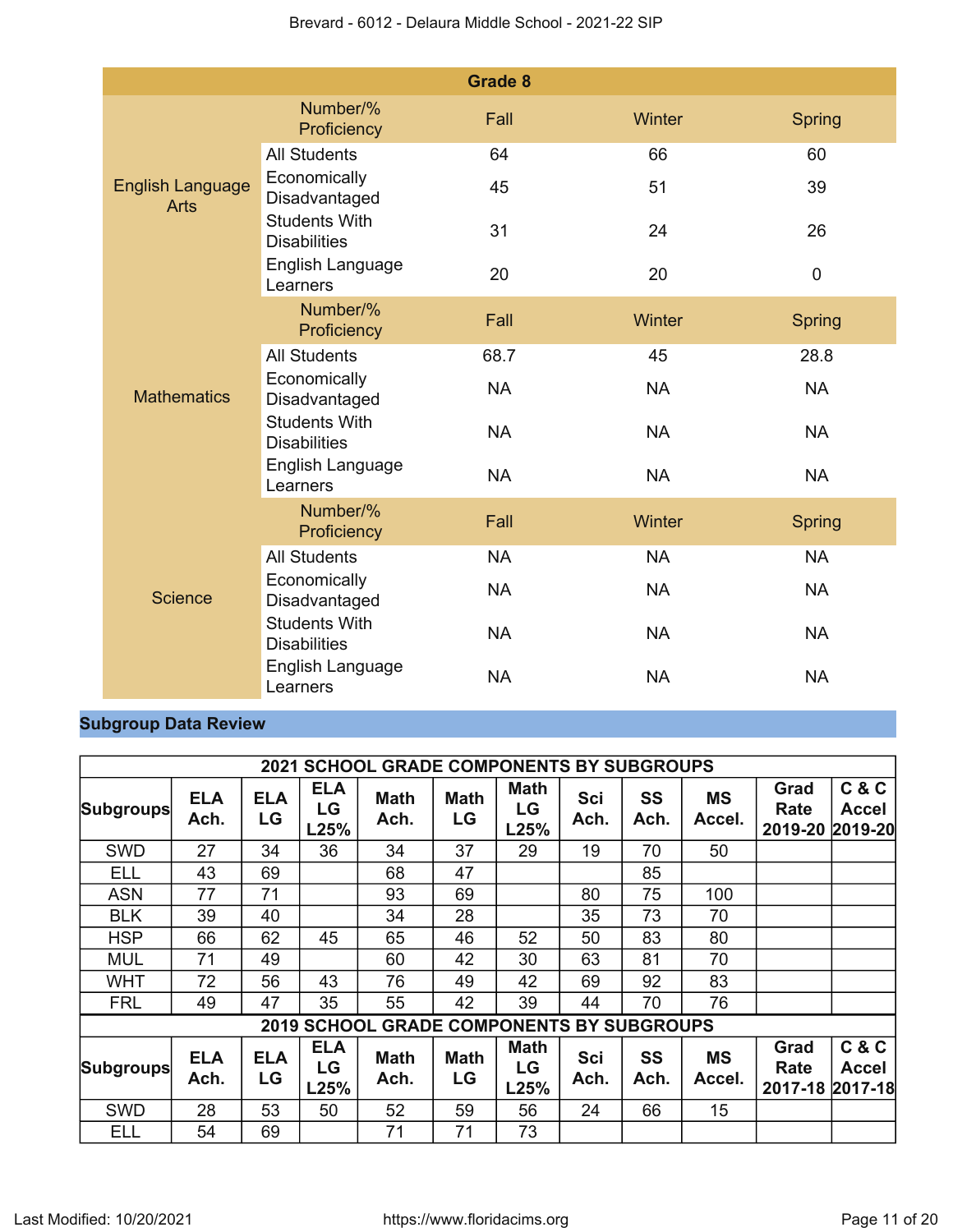|                  |                    |                  |                          | <b>2019 SCHOOL GRADE COMPONENTS BY SUBGROUPS</b> |                   |                           |             |                   |                     |                                 |                       |
|------------------|--------------------|------------------|--------------------------|--------------------------------------------------|-------------------|---------------------------|-------------|-------------------|---------------------|---------------------------------|-----------------------|
| <b>Subgroups</b> | <b>ELA</b><br>Ach. | <b>ELA</b><br>LG | <b>ELA</b><br>LG<br>L25% | <b>Math</b><br>Ach.                              | <b>Math</b><br>LG | <b>Math</b><br>LG<br>L25% | Sci<br>Ach. | <b>SS</b><br>Ach. | <b>MS</b><br>Accel. | Grad<br>Rate<br>2017-18 2017-18 | C & C<br><b>Accel</b> |
| <b>ASN</b>       | 89                 | 74               |                          | 100                                              | 74                |                           | 86          |                   | 89                  |                                 |                       |
| <b>BLK</b>       | 59                 | 38               |                          | 82                                               | 75                |                           | 9           |                   |                     |                                 |                       |
| <b>HSP</b>       | 72                 | 63               | 67                       | 85                                               | 70                | 76                        | 61          | 85                | 72                  |                                 |                       |
| <b>MUL</b>       | 85                 | 58               | 83                       | 92                                               | 79                | 85                        | 83          | 90                | 72                  |                                 |                       |
| <b>WHT</b>       | 81                 | 65               | 67                       | 92                                               | 68                | 70                        | 71          | 95                | 78                  |                                 |                       |
| <b>FRL</b>       | 72                 | 63               | 62                       | 86                                               | 70                | 71                        | 60          | 86                | 66                  |                                 |                       |
|                  |                    |                  |                          | <b>2018 SCHOOL GRADE COMPONENTS BY SUBGROUPS</b> |                   |                           |             |                   |                     |                                 |                       |
| <b>Subgroups</b> | <b>ELA</b><br>Ach. | <b>ELA</b><br>LG | <b>ELA</b><br>LG<br>L25% | <b>Math</b><br>Ach.                              | <b>Math</b><br>LG | <b>Math</b><br>LG<br>L25% | Sci<br>Ach. | <b>SS</b><br>Ach. | <b>MS</b><br>Accel. | Grad<br>Rate<br>2016-17 2016-17 | C & C<br><b>Accel</b> |
| <b>SWD</b>       | 21                 | 33               | 32                       | 34                                               | 67                | 66                        | 9           | 58                | 20                  |                                 |                       |
| ELL              |                    |                  |                          |                                                  | 80                |                           |             |                   |                     |                                 |                       |
| <b>ASN</b>       | 85                 | 75               |                          | 89                                               | 63                |                           | 85          | 93                | 100                 |                                 |                       |
| <b>BLK</b>       | 45                 | 37               | 45                       | 55                                               | 63                | 67                        | 36          | 46                |                     |                                 |                       |
| <b>HSP</b>       | 75                 | 63               | 64                       | 79                                               | 58                | 58                        | 64          | 89                | 77                  |                                 |                       |
| <b>MUL</b>       | 67                 | 52               | 45                       | 86                                               | 53                | 75                        | 61          | 87                | 76                  |                                 |                       |
| <b>WHT</b>       | 80                 | 59               | 50                       | 91                                               | 66                | 79                        | 73          | 90                | 82                  |                                 |                       |
| <b>FRL</b>       | 64                 | 52               | 49                       | 80                                               | 58                | 73                        | 61          | 82                | 69                  |                                 |                       |

## **ESSA Data Review**

This data has been updated for the 2021-22 school year as of 10/19/2021.

| <b>ESSA Federal Index</b>                                                       |                    |
|---------------------------------------------------------------------------------|--------------------|
| ESSA Category (TS&I or CS&I)                                                    | [not<br>available] |
| <b>OVERALL Federal Index - All Students</b>                                     | 63                 |
| OVERALL Federal Index Below 41% All Students                                    | NO.                |
| Total Number of Subgroups Missing the Target                                    |                    |
| Progress of English Language Learners in Achieving English Language Proficiency |                    |
| Total Points Earned for the Federal Index                                       | 568                |
| <b>Total Components for the Federal Index</b>                                   | 9                  |
| <b>Percent Tested</b>                                                           | 95%                |
| <b>Subgroup Data</b>                                                            |                    |
| <b>Students With Disabilities</b>                                               |                    |
| Federal Index - Students With Disabilities                                      | 37                 |
| Students With Disabilities Subgroup Below 41% in the Current Year?              | <b>YES</b>         |
| Number of Consecutive Years Students With Disabilities Subgroup Below 32%       | 0                  |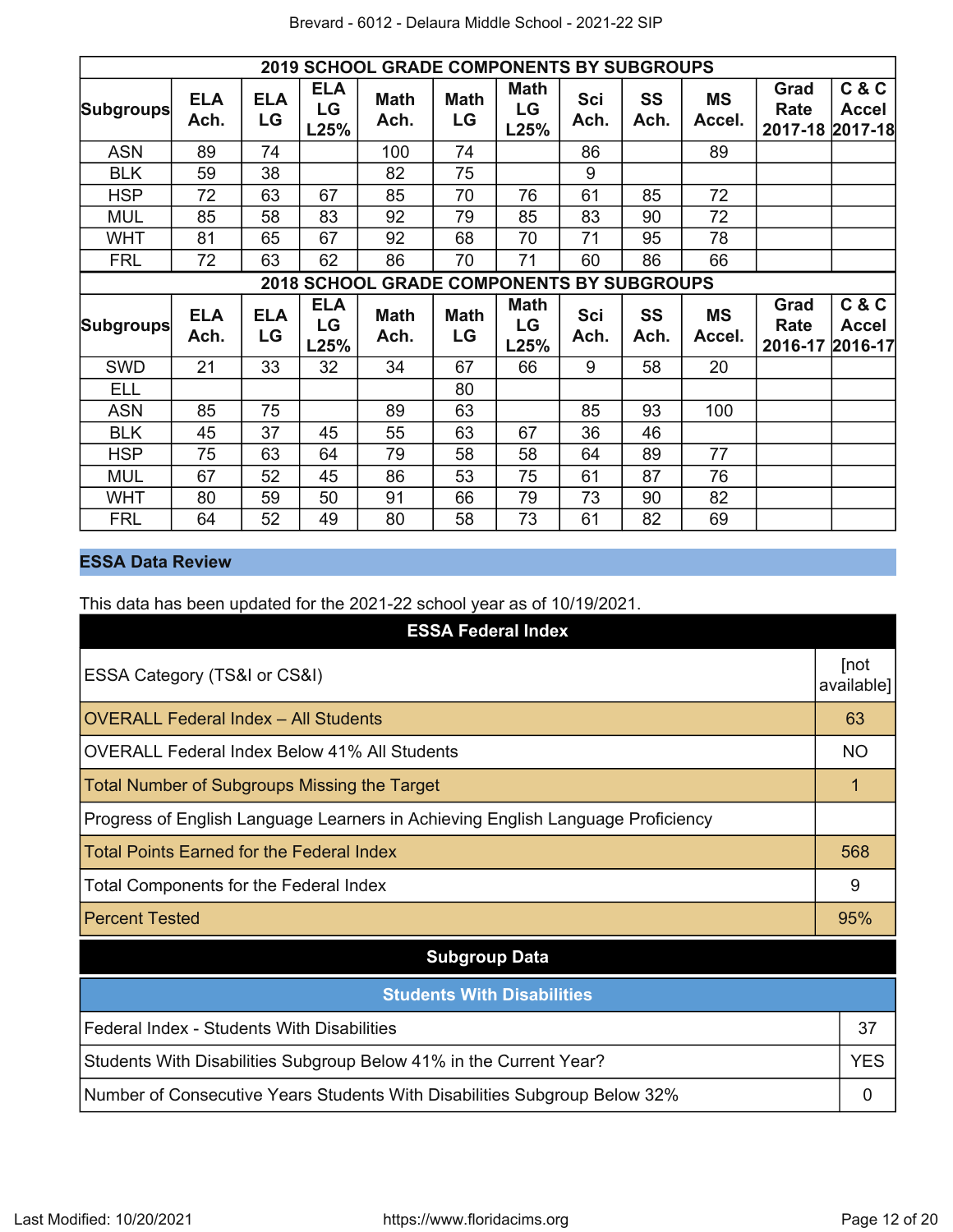| <b>English Language Learners</b>                                               |           |
|--------------------------------------------------------------------------------|-----------|
| Federal Index - English Language Learners                                      | 62        |
| English Language Learners Subgroup Below 41% in the Current Year?              | NO.       |
| Number of Consecutive Years English Language Learners Subgroup Below 32%       | 0         |
| <b>Asian Students</b>                                                          |           |
| Federal Index - Asian Students                                                 | 81        |
| Asian Students Subgroup Below 41% in the Current Year?                         | <b>NO</b> |
| Number of Consecutive Years Asian Students Subgroup Below 32%                  | 0         |
| <b>Black/African American Students</b>                                         |           |
| Federal Index - Black/African American Students                                | 46        |
| Black/African American Students Subgroup Below 41% in the Current Year?        | NO        |
| Number of Consecutive Years Black/African American Students Subgroup Below 32% | 0         |
| <b>Hispanic Students</b>                                                       |           |
| Federal Index - Hispanic Students                                              | 61        |
| Hispanic Students Subgroup Below 41% in the Current Year?                      | <b>NO</b> |
| Number of Consecutive Years Hispanic Students Subgroup Below 32%               | 0         |
| <b>Multiracial Students</b>                                                    |           |
| Federal Index - Multiracial Students                                           | 58        |
| Multiracial Students Subgroup Below 41% in the Current Year?                   | NO        |
|                                                                                |           |
| Number of Consecutive Years Multiracial Students Subgroup Below 32%            | 0         |
| <b>Native American Students</b>                                                |           |
| Federal Index - Native American Students                                       |           |
| Native American Students Subgroup Below 41% in the Current Year?               | N/A       |
| Number of Consecutive Years Native American Students Subgroup Below 32%        | 0         |
| <b>Pacific Islander Students</b>                                               |           |
| Federal Index - Pacific Islander Students                                      |           |
| Pacific Islander Students Subgroup Below 41% in the Current Year?              | N/A       |
| Number of Consecutive Years Pacific Islander Students Subgroup Below 32%       | 0         |
| <b>White Students</b>                                                          |           |
| Federal Index - White Students                                                 | 65        |
| White Students Subgroup Below 41% in the Current Year?                         | <b>NO</b> |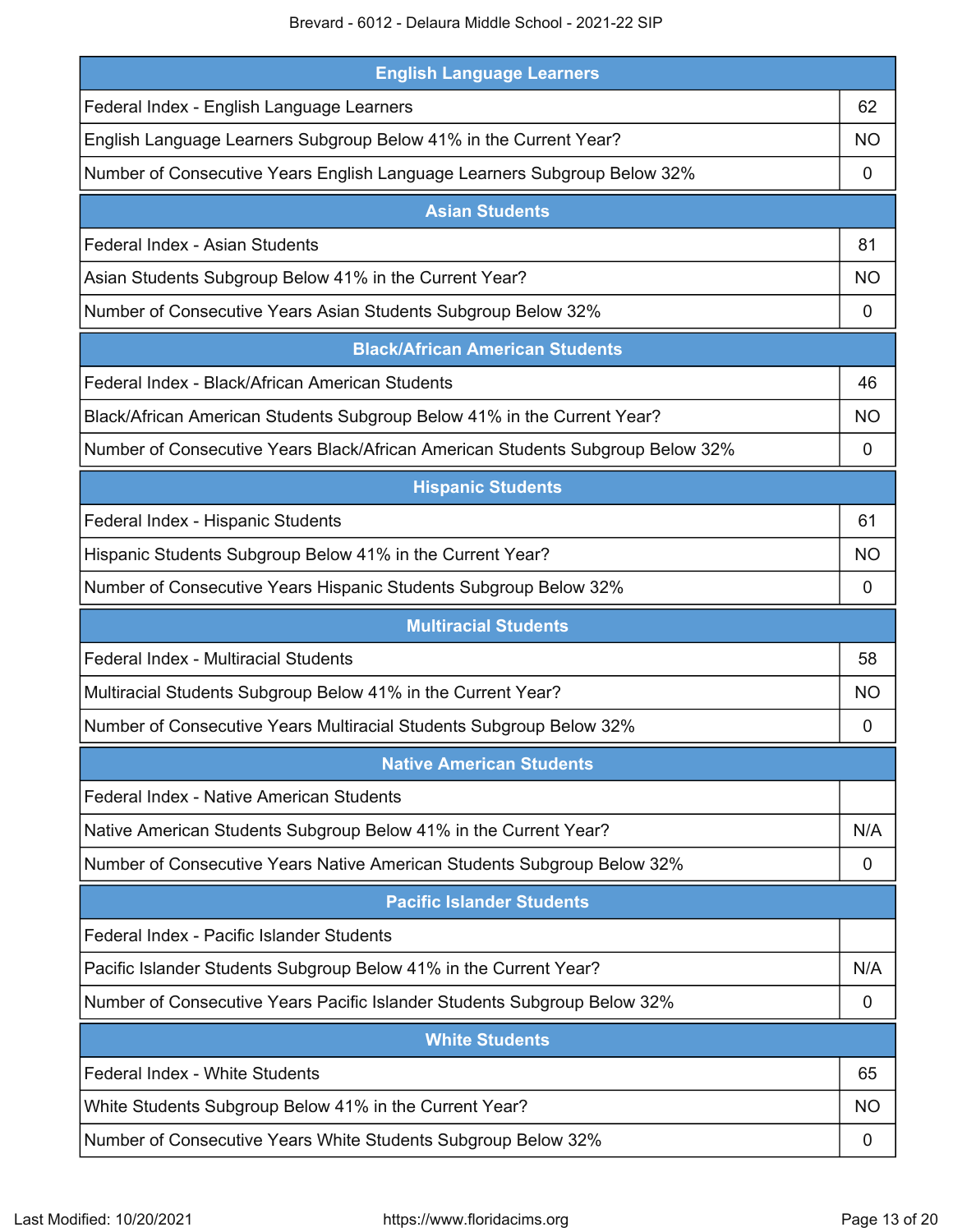| <b>Economically Disadvantaged Students</b>                                         |    |
|------------------------------------------------------------------------------------|----|
| Federal Index - Economically Disadvantaged Students                                | b. |
| Economically Disadvantaged Students Subgroup Below 41% in the Current Year?        | ΝO |
| Number of Consecutive Years Economically Disadvantaged Students Subgroup Below 32% |    |

### **Analysis**

### **Data Analysis**

Answer the following analysis questions using the progress monitoring data and state assessment data, if applicable.

### **What trends emerge across grade levels, subgroups and core content areas?**

When analyzing trend data across a variety of categories several trends emerge:

Grade Level - Looking at trend data for the most recent progress monitoring, our 7th grade groups showed lower scores overall than our 8th graders.

Subgroups - Our ESE students were identified as having the largest need for improvement when compared to the school average. We have consistently added ESE support in the forms of additional staff, fiscal resources and other supports. Additionally, our ESE students have consistently scored below our general population. Additional supports are needed and will be part of our school improvement efforts.

ELA - Significant Gaps exist between our FRL & ESE population in comparison to our general education group. Looking at the trend data, there is a 20% point gap between our FRL and general education students on progress monitoring assessments. Additionally, there is an approximately 30% achievement gap between our ESE and general education scores. There are two subgroups where more support is needed.

Math - Similar to ELA, math assessments showed significant gaps between our FRL and ESE students.

SEL - Staff and Guidance counselors have noticed an increasing trend in the number of students needing mental health supports and/or SEL learning. Goals for the year include adding additional instruction in this area school-wide.

### **What data components, based off progress monitoring and 2019 state assessments, demonstrate the greatest need for improvement?**

Using trend data from previous years (2018-2021), there are several areas that have been identified for improvement. in ELA, we experienced a 4 point drop in scale score for our 7th graders and a 6 point drop for our 8th graders. For Math, we experienced a 14 point drop in scale score for 7th graders and 29 point drop for 8th graders. The numbers of students scoring levels 1 also increased in all categories.

### **What were the contributing factors to this need for improvement? What new actions would need to be taken to address this need for improvement?**

COVID19 has played a significant role in the learning loss experienced at DeLaura. Students have had countless disruptions to their learning that range from personal illness, remote learning,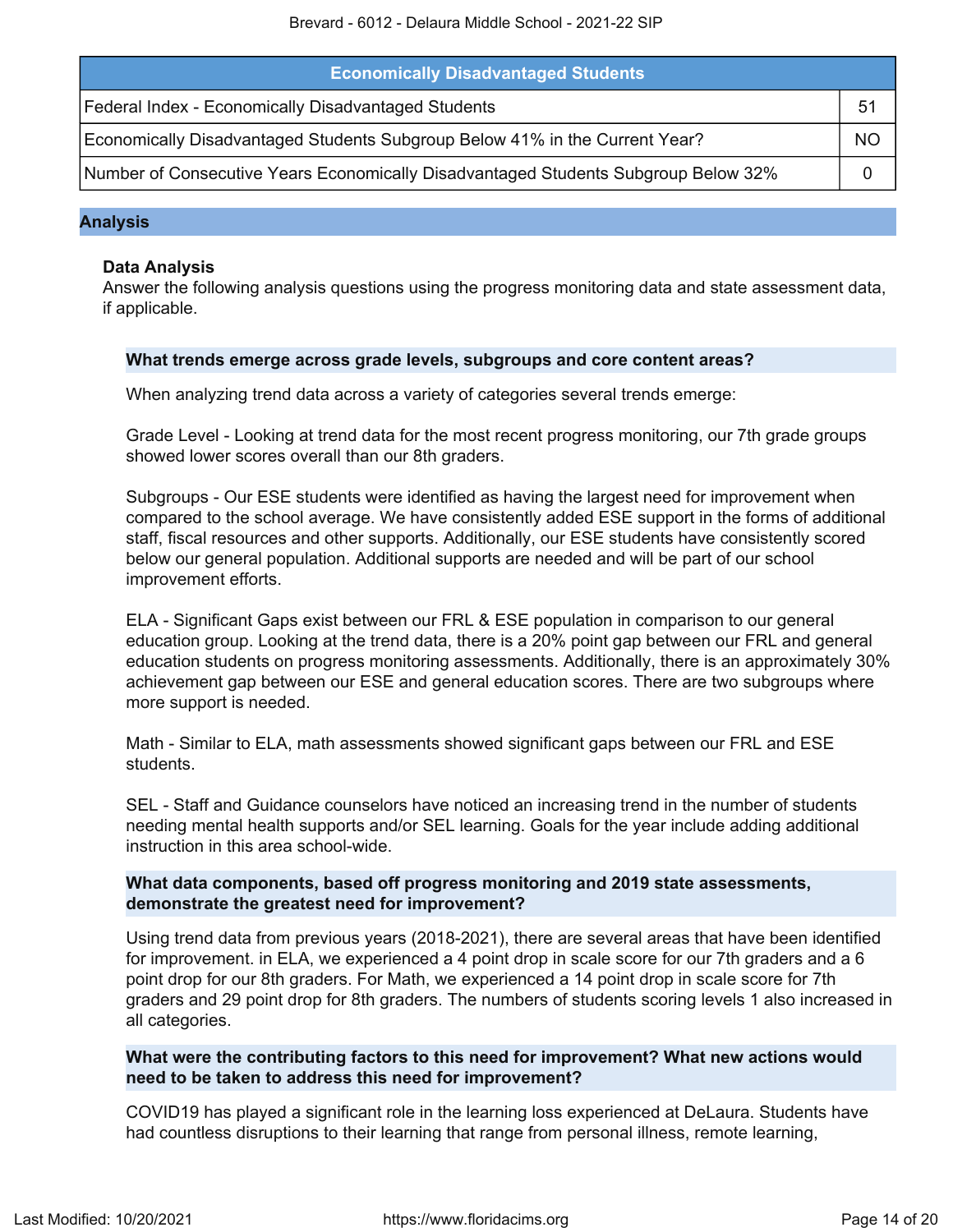quarantines and lack of consistent personnel during some months.

Actions to be taken include providing extensive support for tutoring and acceleration. Acceleration strategies will be utilized throughout the year which will include diagnosing missed learning, providing intense scaffolding during instruction, and focusing on priority standards. Teacher SIP teams and Department PLC's will be used to create action items for improvement.

Additionally, we have noticed an increase in students needed more mental health support and social emotional coping skills. New actions will include PD for staff focused on SEL learning and moving toward a "school-wide" approach to SEL learning.

### **What data components, based off progress monitoring and 2019 state assessments, showed the most improvement?**

One area of improvement was our student placement of level 3's into Algebra. Through creative scheduling, we provided our level 3 students, who were placed in Algebra, with a special cohort and master teacher to provide expert instruction. MAP growth of these identified students showed a positive trend from being given the extra support.

### **What were the contributing factors to this improvement? What new actions did your school take in this area?**

Factors that provided our level 3 Algebra students with satisfactory growth included creative scheduling, pairing them with a teacher who has a "growth mindset" for these students and providing extensive tutoring both in-person and virtual.

### **What strategies will need to be implemented in order to accelerate learning?**

Acceleration strategies that we have planned for 2021-2022 include PD in the areas of scaffolding, extended student tutoring offerings (virtual and in-person), diagnosing missed learning through progress monitoring and prioritizing standards. Department PLC's and teacher SIP teams will be used to create action items centered around teaching strategies, school culture and faculty effectiveness.

### **Based on the contributing factors and strategies identified to accelerate learning, describe the professional development opportunities that will be provided at the school to support teachers and leaders.**

Focus areas for PD to staff include scaffolding practices, asset-based mindset for students and acceleration strategies. A teacher team has been created to develop and share resources related to our SIP and provide all faculty with research-based materials to facilitate accelerated learning.

### **Provide a description of the additional services that will be implemented to ensure sustainability of improvement in the next year and beyond.**

Additional services that are planned include: Extended tutoring options for both virtual and in-person learners, increased access to technology through a "one to one" laptop initiative, accelerated learning strategies within classrooms and targeted credit/curriculum recovery options.

<span id="page-14-0"></span>Social Emotional Learning (SEL) will also be a focal point this year as we are still in the COVID19 pandemic. Students and staff will receive additional mental health instruction to mitigate the emotional difficulties of the pandemic. Staff will receive targeted PD as we move toward a whole school implementation of SEL learning and strategies.

## **Part III: Planning for Improvement**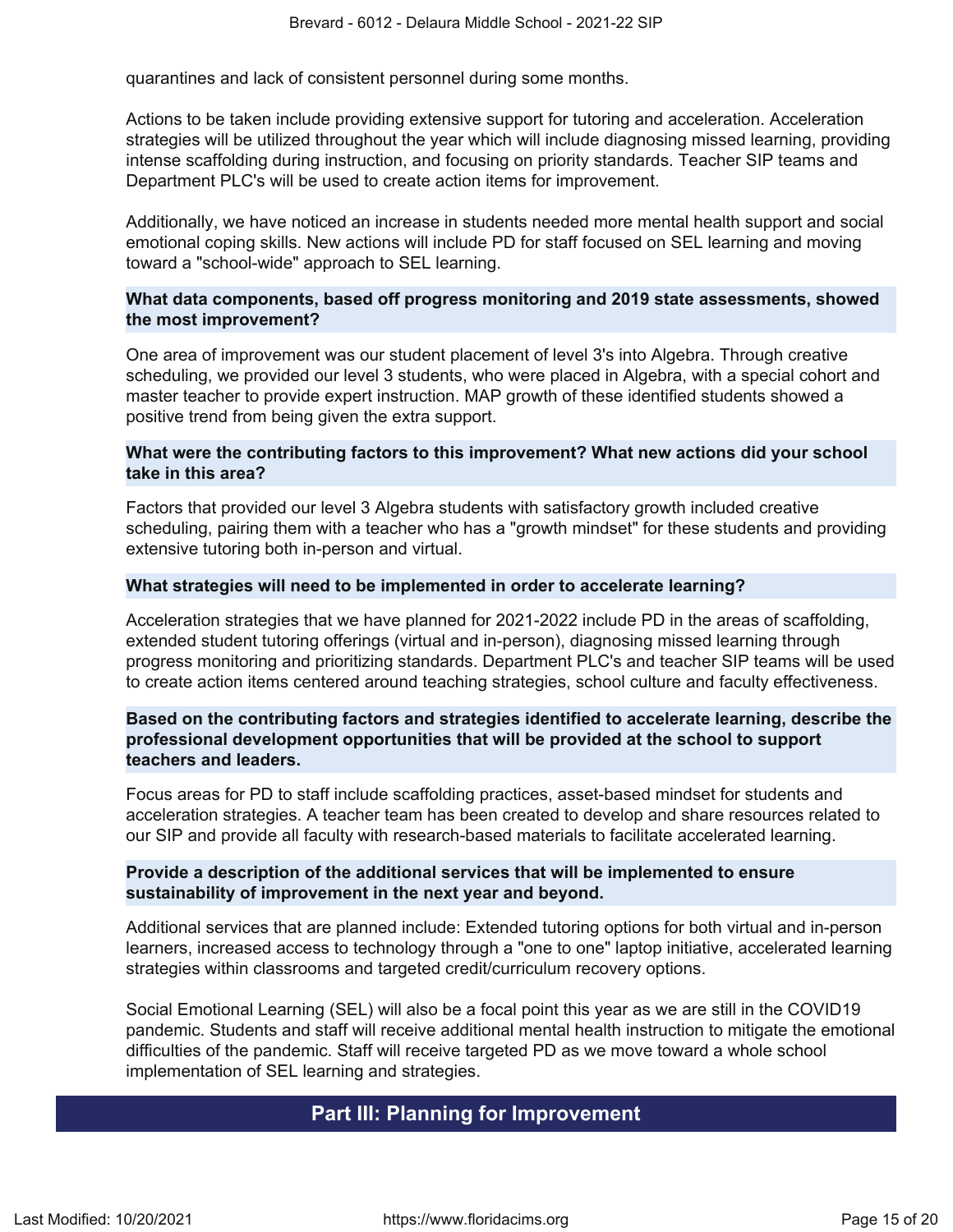### **Areas of Focus:**

|                                                                                  | #1. ESSA Subgroup specifically relating to Students with Disabilities                                                                                                                                                                                                                                                                                                                                                                                                                                                                                                                    |
|----------------------------------------------------------------------------------|------------------------------------------------------------------------------------------------------------------------------------------------------------------------------------------------------------------------------------------------------------------------------------------------------------------------------------------------------------------------------------------------------------------------------------------------------------------------------------------------------------------------------------------------------------------------------------------|
| <b>Area of</b><br><b>Focus</b><br><b>Description</b><br>and<br><b>Rationale:</b> | Data trends revealed that our students with disabilities still have an achievement gap as<br>compared to general education peers. Data sets reviewed include FSA, MAP, Reading<br>Inventory, Attendance and behavior to identify this need. DeLaura has the mindset that<br>ALL students can learn and ALL students will reach mastery of the standards.                                                                                                                                                                                                                                 |
| <b>Measureable</b><br><b>Outcome:</b>                                            | ESE students will experience growth that meets or exceeds the state average in the<br>following areas: FSA Math & FSA ELA                                                                                                                                                                                                                                                                                                                                                                                                                                                                |
| <b>Monitoring:</b>                                                               | ESE students will be monitored through our Progress Monitoring systems (MAP & Reading<br>Plus) 3 times per year in addition to real-time course based data. School staff will analyze<br>specific ESE student data and provide research based interventions both inside the<br>classroom and in acceleration opportunities. Department meetings and teacher SIP teams<br>will be used to review ESE data as well.                                                                                                                                                                        |
| <b>Person</b><br>responsible<br>for<br>monitoring<br>outcome:                    | Laura Barna (barna.laura@brevardschools.org)                                                                                                                                                                                                                                                                                                                                                                                                                                                                                                                                             |
| Evidence-<br>based<br><b>Strategy:</b>                                           | Department/Course PLC's - PLC's are utilized for each MESH subject to collaborate on key<br>items such as: Standards based curriculum, student data chats, common assessment<br>analysis and collective efficacy as a department. Google Forms will be used to collect PLC/<br>Department action items for implementation.                                                                                                                                                                                                                                                               |
| <b>Rationale</b><br>for<br>Evidence-<br>based<br>Strategy:                       | We have been building on our Department PLC to further enhance their effectiveness.<br>PLC's are research-based strategies that are utilized to analyze subgroup data, refine<br>instructional strategies, share common assessment data and increase collective efficacy.<br>Resources and criteria used for continuing this practice includes faculty surveys,<br>department feedback and district guidance. The rationale for the strategy includes the<br>ability for our staff, who are already collaborating, will have a more "laser like" focus on<br>how to best use their time. |

### **Action Steps to Implement**

(1) Continue to implement PLC model at department meetings

(2) Google Form will be used for feedback and data collection at each meeting. The Google Form contains targeted questions relating to Student Data, ESE supports, curriculum, common assessments and action steps to target identified students.

(3) Admin will attend PLC's and model targeted strategies during the meeting

(4) Google forms will be analyzed by the admin team to follow-up on targeted students and initiatives

(5) identified students will be shared with classroom teachers to develop interventions and/or acceleration

(6) PAR allocation will be used to add ESE support facilitation teachers

# **Person**

**Responsible** Laura Barna (barna.laura@brevardschools.org)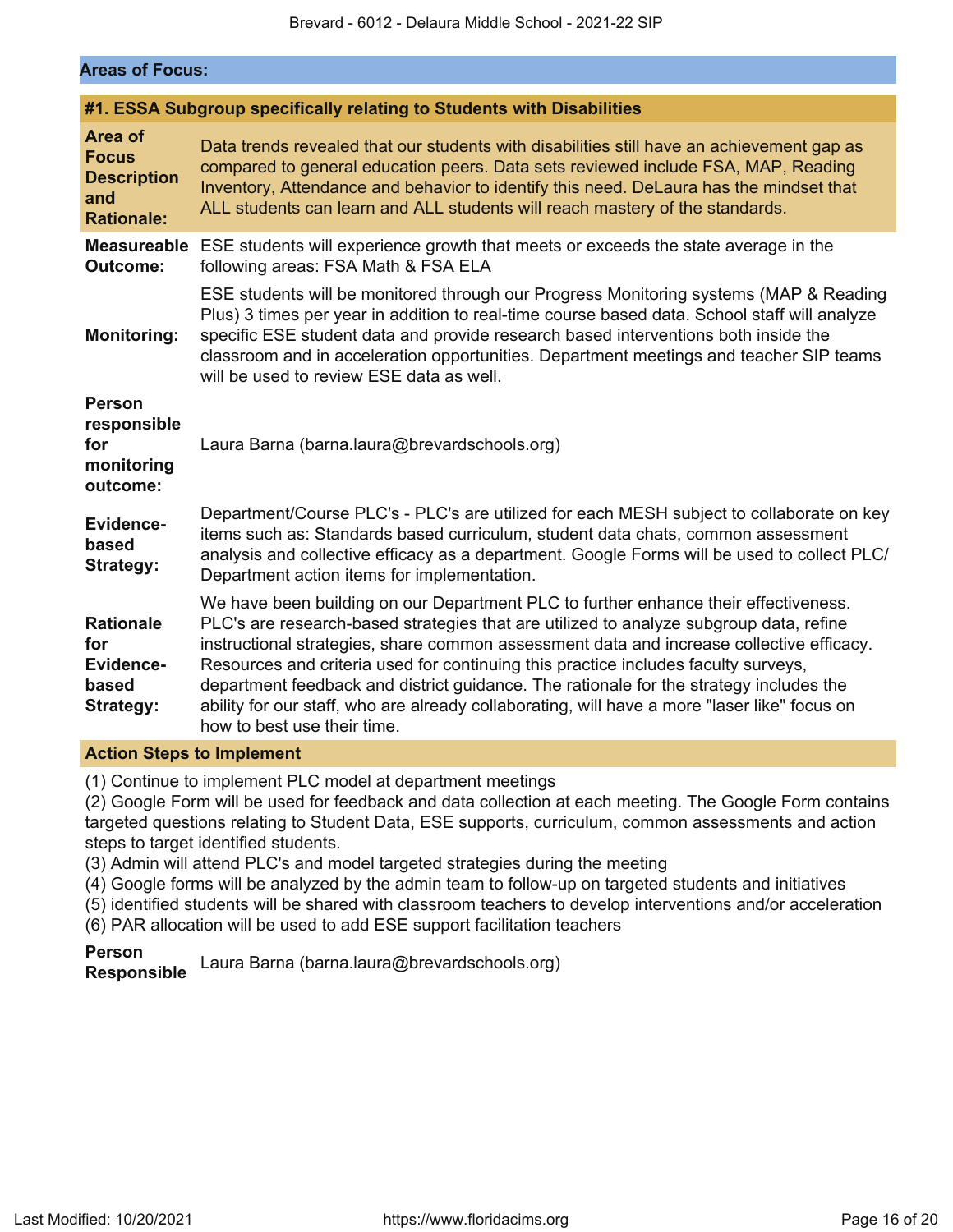**#2. ESSA Subgroup specifically relating to Black/African-American**

| Area of<br><b>Focus</b><br><b>Description</b><br>and<br><b>Rationale:</b> | Data trends revealed that our African American students still have an achievement gap as<br>compared to general education peers. Data sets reviewed include FSA, MAP, Reading<br>Inventory, Attendance and behavior to identify this need. DeLaura has the mindset that<br>ALL students can learn and ALL students will reach mastery of the standards.                                                                                                                                                                                                                                       |
|---------------------------------------------------------------------------|-----------------------------------------------------------------------------------------------------------------------------------------------------------------------------------------------------------------------------------------------------------------------------------------------------------------------------------------------------------------------------------------------------------------------------------------------------------------------------------------------------------------------------------------------------------------------------------------------|
| <b>Measureable</b><br><b>Outcome:</b>                                     | African American students will experience growth that meets or exceeds the state average<br>in the following areas: FSA Math & FSA ELA                                                                                                                                                                                                                                                                                                                                                                                                                                                        |
| <b>Monitoring:</b>                                                        | African American students will be monitored through our Progress Monitoring systems<br>(MAP & Reading Plus) 3 times per year in addition to real-time course based data. School<br>staff will analyze specific African American student data and provide research based<br>interventions both inside the classroom and in acceleration opportunities. Department<br>meetings and teacher SIP teams will be used to review demographic data as well.                                                                                                                                           |
| <b>Person</b><br>responsible<br>for<br>monitoring<br>outcome:             | Laura Barna (barna.laura@brevardschools.org)                                                                                                                                                                                                                                                                                                                                                                                                                                                                                                                                                  |
| Evidence-<br>based<br>Strategy:                                           | Department/Course PLC's - PLC's are utilized for each MESH subject to collaborate on key<br>items such as: Standards based curriculum, student data chats, common assessment<br>analysis and collective efficacy as a department.                                                                                                                                                                                                                                                                                                                                                             |
| <b>Rationale</b><br>for<br>Evidence-<br>based<br>Strategy:                | We have been building on our Department PLC to further enhance their effectiveness.<br>PLC's are research-based strategies that are utilized to analyze ESSA subgroup data,<br>refine instructional strategies, share common assessment data and increase collective<br>efficacy. Resources and criteria used for continuing this practice includes faculty surveys,<br>department feedback and district guidance. The rationale for the strategy includes the<br>ability for our staff, who are already collaborating, will have a more "laser like" focus on<br>how to best use their time. |

### **Action Steps to Implement**

(1) Continue to implement PLC model at department meetings

(2) Google Form will be used for feedback and data collection at each meeting. The Google Form contains targeted questions relating to Student Data, ESE/EW supports, curriculum, common assessments and action steps to target identified students.

(3) Admin will attend PLC's and model targeted strategies during the meeting

(4) Google forms will be analyzed by the admin team to follow-up on targeted students and initiatives

(5) identified students will be shared with classroom teachers to develop interventions and/or acceleration

(6) Utilize Dr. McKinnon to provide additional opportunities for our African American students

### **Person**

**Responsible** Laura Barna (barna.laura@brevardschools.org)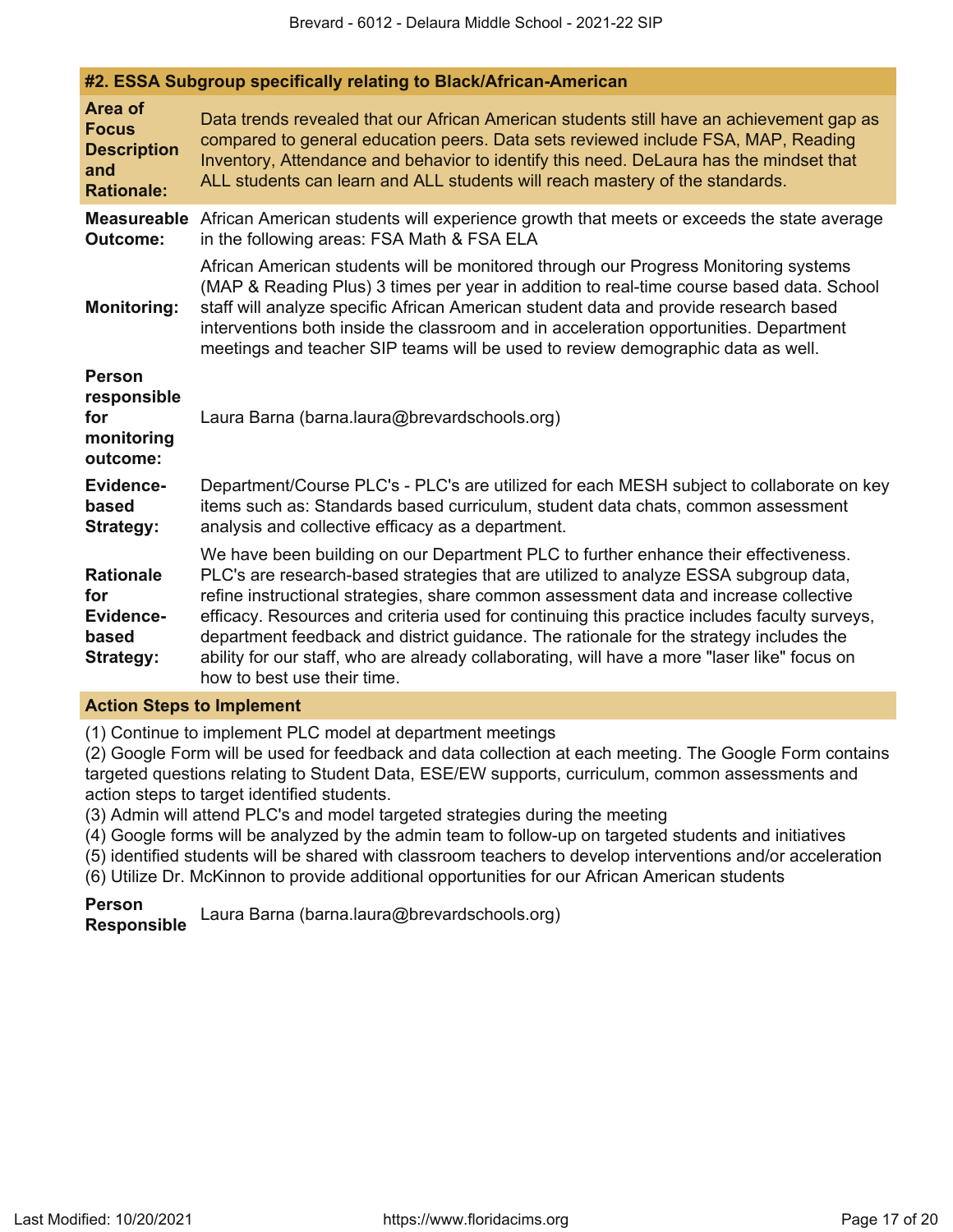## **#3. Instructional Practice specifically relating to ELA**

| <b>Area of</b><br><b>Focus</b><br><b>Description</b><br>and<br><b>Rationale:</b> | Overall in ELA we experienced a 4 point drop in scale score for our 7th graders and a 6<br>point drop for our 8th graders. In ELA, significant Gaps exist between our FRL & ESE<br>population in comparison to our general education group. Looking at the trend data, there<br>is a 20% point gap between our FRL and general education students on progress<br>monitoring assessments. Additionally, there is an approximately 30%<br>achievement gap between our ESE and general education scores. There are two<br>subgroups where<br>more support is needed.                             |
|----------------------------------------------------------------------------------|-----------------------------------------------------------------------------------------------------------------------------------------------------------------------------------------------------------------------------------------------------------------------------------------------------------------------------------------------------------------------------------------------------------------------------------------------------------------------------------------------------------------------------------------------------------------------------------------------|
| <b>Measureable</b><br><b>Outcome:</b>                                            | Since ELA/Literacy standards are encompassed in all subjects, DeLaura middle is aiming<br>for an overall 5% increase in ELA achievement as a school. We are also aiming for<br>improvements in the subgroups and ESE, FRL and key demographics to exceed the state<br>average of improvement.                                                                                                                                                                                                                                                                                                 |
| <b>Monitoring:</b>                                                               | Focus areas for PD to staff include scaffolding practices, asset-based mindset for students<br>and<br>acceleration strategies. A teacher team has been created to develop and share resources<br>related to<br>our SIP and provide all faculty with research-based materials to facilitate accelerated<br>learning. Monitoring will be achieved through classroom walkthroughs, team discussions<br>and Reading inventories.                                                                                                                                                                  |
| <b>Person</b><br>responsible<br>for<br>monitoring<br>outcome:                    | Laura Barna (barna.laura@brevardschools.org)                                                                                                                                                                                                                                                                                                                                                                                                                                                                                                                                                  |
| Evidence-<br>based<br><b>Strategy:</b>                                           | Department/Course PLC's - PLC's are utilized for each MESH subject to collaborate on key<br>items such as: Standards based curriculum, student data chats, common assessment<br>analysis and collective efficacy as a department. Google Forms will be used to collect PLC/<br>Department action items for implementation.                                                                                                                                                                                                                                                                    |
| <b>Rationale</b><br>for                                                          | For ELA, we will be using a variety of new resources that have been provided within the<br>subject. ELA teams will have time to review, plan and implement the new curriculum while<br>also utilizing other standards-based instructional practices. Our literacy coach will play a<br>key role in modeling instruction and working with teachers to use effective instructional<br>strategies and ELA resources.                                                                                                                                                                             |
| Evidence-<br>based<br><b>Strategy:</b>                                           | We have been building on our Department PLC to further enhance their effectiveness.<br>PLC's are research-based strategies that are utilized to analyze ESSA subgroup data,<br>refine instructional strategies, share common assessment data and increase collective<br>efficacy. Resources and criteria used for continuing this practice includes faculty surveys,<br>department feedback and district guidance. The rationale for the strategy includes the<br>ability for our staff, who are already collaborating, will have a more "laser like" focus on<br>how to best use their time. |

## **Action Steps to Implement**

*No action steps were entered for this area of focus*

## **Additional Schoolwide Improvement Priorities**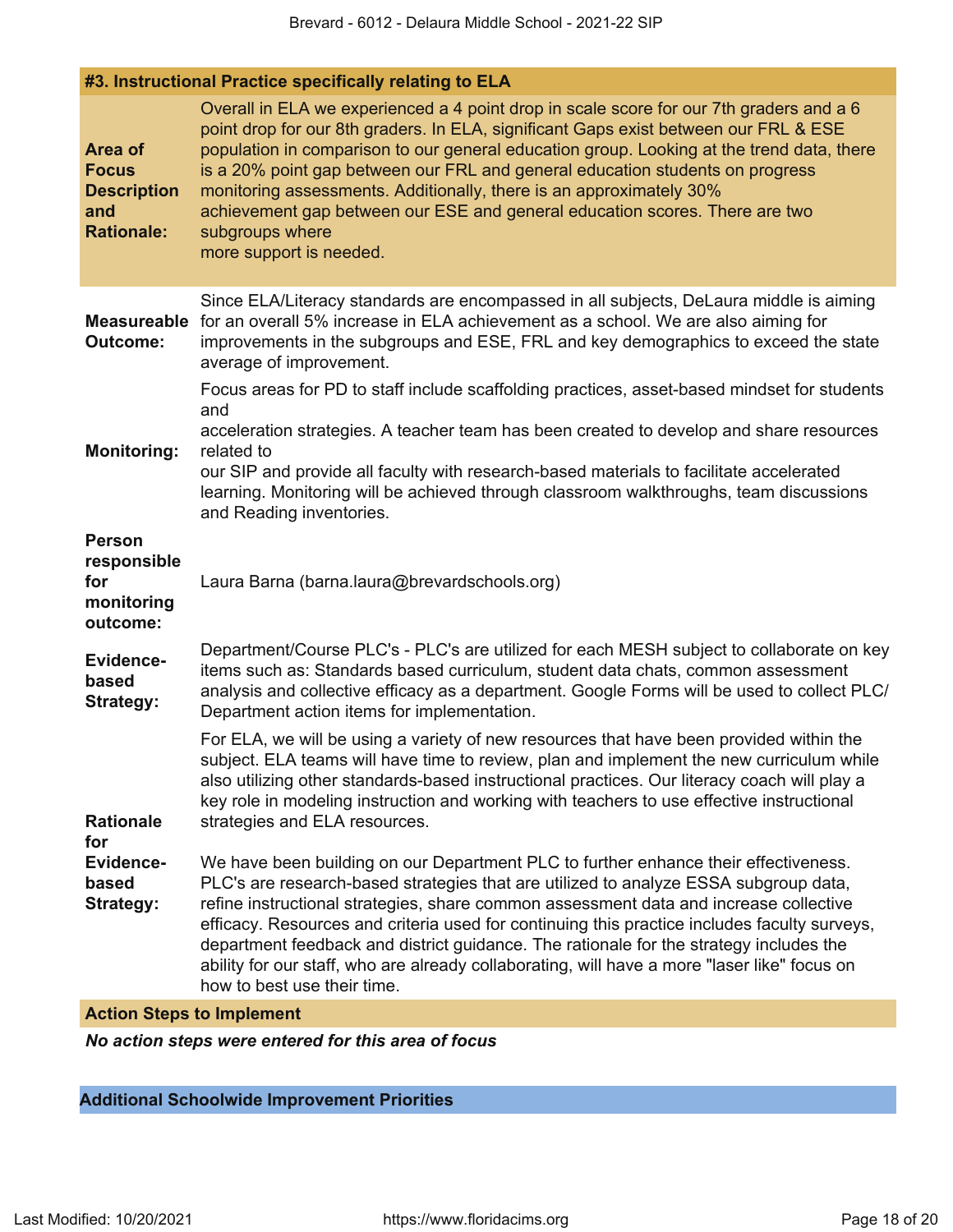Using the [SafeSchoolsforAlex.org](https://www.safeschoolsforalex.org/fl-school-safety-dashboard/), compare the discipline data of the school to discipline data across the state and provide primary or secondary areas of concern that the school will monitor during the upcoming school year. Include how the school culture and environment will be monitored through the lens of behavior or discipline data.

**Areas of Focus: DeLaura was ranked "very high" in Property incidents. This data spike is due to the addition of cameras on campus and our ability to catch people who entered campus after hours. We will continue to monitor and ensure that all preventative measures are taken to keep unwanted persons off-campus after hours. A second area of focus includes the use and/or possession of vaping devices. We will continue to communicate anti-vaping and anti-tobacco measures campus and community wide.**

## **Part IV: Positive Culture & Environment**

<span id="page-18-0"></span>A positive school culture and environment reflects: a supportive and fulfilling environment, learning conditions that meet the needs of all students, people who are sure of their roles and relationships in student learning, and a culture that values trust, respect and high expectations. Consulting with various stakeholder groups to employ school improvement strategies that impact the positive school culture and environment are critical. Stakeholder groups more proximal to the school include teachers, students, and families of students, volunteers, and school board members. Broad stakeholder groups include early childhood providers, community colleges and universities, social services, and business partners.

Stakeholders play a key role in school performance and addressing equity. Consulting various stakeholder groups is critical in formulating a statement of vision, mission, values, goals, and employing school improvement strategies.

### **Describe how the school addresses building a positive school culture and environment.**

Several key sources of data were utilized when planning for the 2021-2022 school year which include school-wide parent surveys, faculty "insight surveys" and student survey called "youth truth". These data sets were invaluable when looking at the various areas of culture and promoting a positive environment. As we are into the 3rd year of the pandemic, we are still finding evidence of learning loss and looking for new ways to combat it.

The parent survey results indicated a positive response in the following categories: Feeling welcome at school (83% yes), office staff at the school is helpful (96% yes) and a variety of comments relating to information being sent from the Principal to families. Several areas for improvement were identified from the parent survey: an Increase in parent/teacher communication, more resources relating to classroom assistance for parents and more technology resources to be used at home. Improvement planning for these areas include students being issued a school laptop to ensure that they can access rich curriculum from home and access online instructional modules.

Student data from our "Youth Truth" survey indicate that we were below the average for BPS in the following categories: Academic engagement, academic challenge and peer collaboration. These focus areas will be addressed with the reinforcement of standards aligned instruction, forming instructional data teams to analyze results and also using specific teacher teams to share curriculum solutions schoolwide.

Monthly department meetings will include specific action analysis of these standards and ensure that items are being addressed. Algebra teachers will be participating in the instructional data cycle to review student data and provide appropriate interventions as we look to improve our algebra placements with level 3's. The